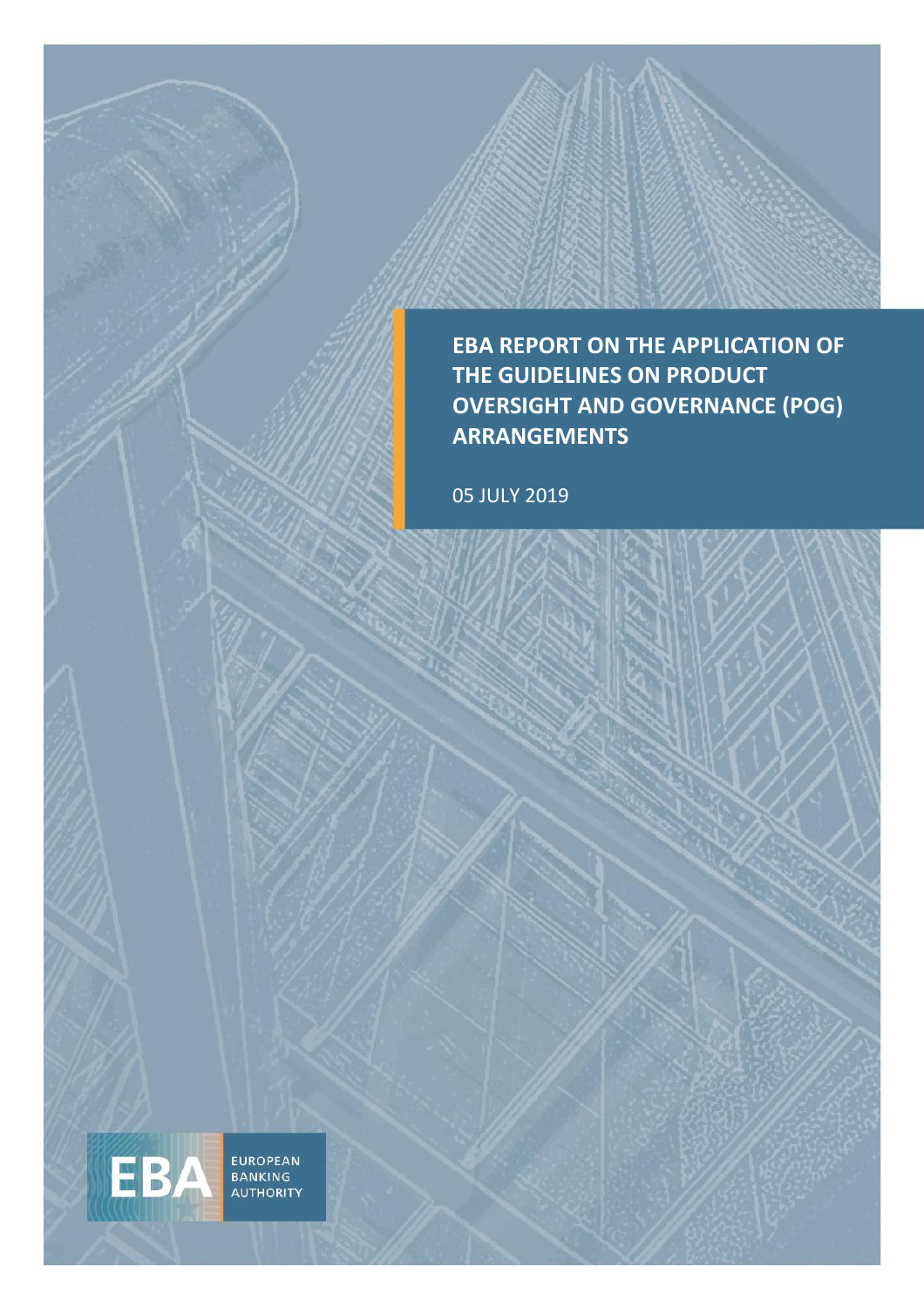

## **Contents**

| <b>List of abbreviations</b>                      | 3  |
|---------------------------------------------------|----|
| <b>Executive summary</b>                          | 4  |
| <b>Background</b>                                 | 5  |
| 1. Scope of the guidelines and general governance | 9  |
| 2. Target market                                  | 13 |
| 3. Testing                                        | 16 |
| 4. Monitoring                                     | 20 |
| <b>5. Distribution</b>                            | 22 |
| <b>Conclusion</b>                                 | 24 |
|                                                   |    |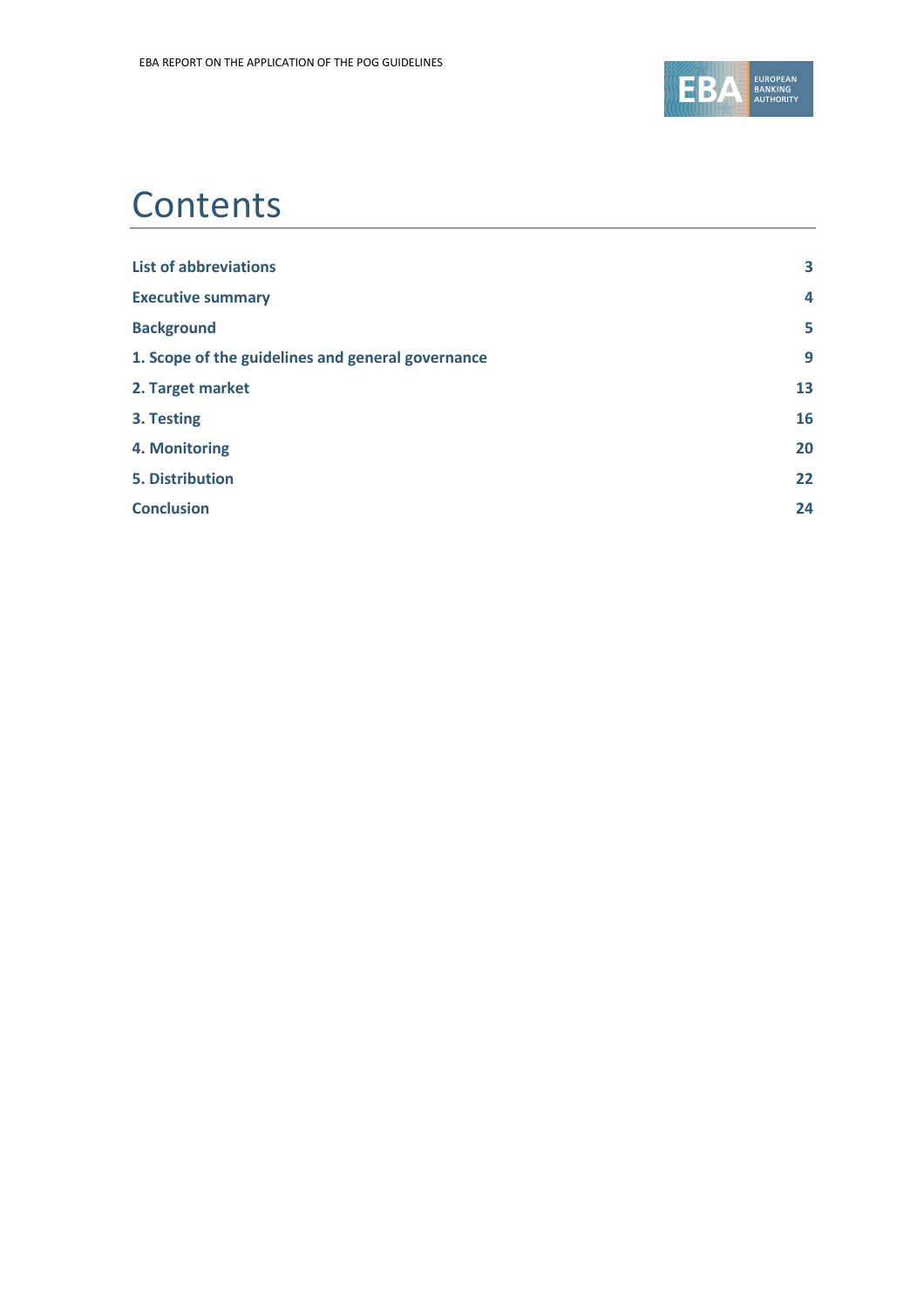

# List of abbreviations

| CА         | Competent authority               |
|------------|-----------------------------------|
| CI         | Credit institution                |
| <b>CRD</b> | Capital Requirements Directive    |
| EBA        | <b>European Banking Authority</b> |
| <b>EMD</b> | Electronic Money Directive        |
| ESA        | European supervisory authority    |
| EU         | <b>European Union</b>             |
| GL         | Guidelines                        |
| ΜS         | <b>Member State</b>               |
| <b>MCD</b> | Mortgage Credit Directive         |
| NPAP       | New product approval process      |
| POG        | Product and oversight governance  |
| PSD2       | Payment Service Directive 2       |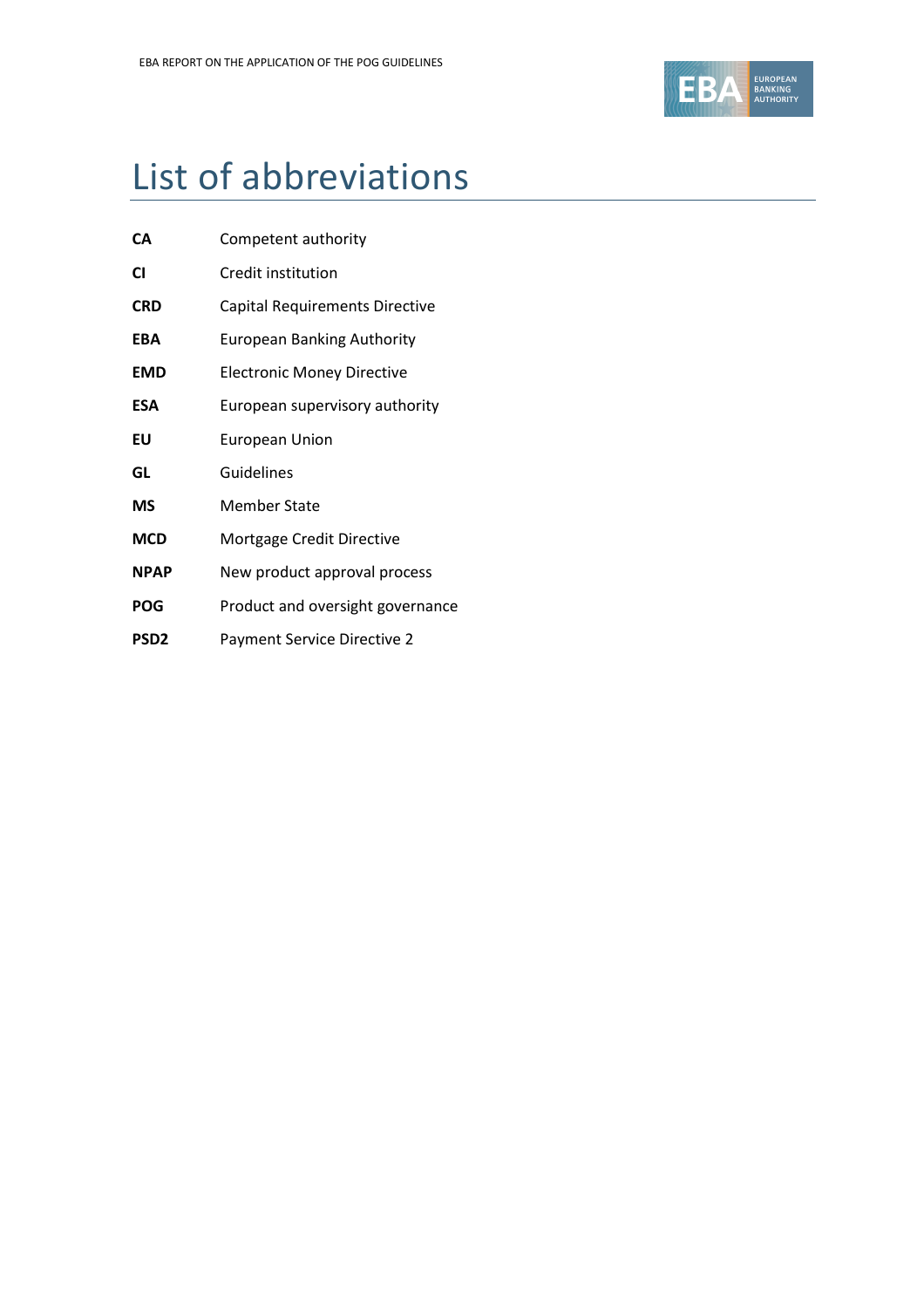

# Executive summary

The European Banking Authority (EBA) promotes a transparent, simple and fair internal market for consumer financial products and services. The EBA seeks to foster consumer protection in all European Union (EU) Member States (MSs), and one of the identified priorities stated in its work programme for 2019 is enhancing consumer protection and the retail conduct of financial institution in the EBA's scope of action.

By assessing the retail conduct of financial institutions, the EBA also seeks to contribute to the stability, integrity and effectiveness of the financial system. Developments in the markets for financial services have shown that failures in the conduct of financial institutions towards their customers may not only cause significant consumer detriment but also undermine market confidence, financial stability and the integrity of the financial system.

To address some of the causal drivers of conduct failure, and following the initial work carried out by the European supervisory authorities, the EBA developed detailed product oversight and governance guidelines for manufacturers and distributors of retail banking and payment products. The EBA guidelines, published in July 2015, became applicable in January 2017.

Article 1(5) of the EBA Founding Regulation requires the EBA to 'contribute to improving the functioning of the internal market, including, in particular, a sound, effective and consistent level of regulation and supervision, … preventing regulatory arbitrage and promoting equal conditions of competition, … and enhancing customer protection'. The same article also refers to 'fostering supervisory convergence'. In this context, and jointly with a subset of national competent authorities, the EBA conducted a review of the application of said EBA guidelines. This is the first supervisory convergence exercise in the area of consumer protection.

Within this review, the EBA drafted a questionnaire, which participating competent authorities sent to the five most significant credit institutions within their territories. The EBA analysed the answers received from a total of 30 credit institutions to identify good practices. This report summarises these findings, focusing on the following five areas: (i) the scope of the guidelines and general governance, (ii) identification of the target market, (iii) product testing, (iv) product monitoring and (v) the distribution process. Many similarities were found across the different participating countries.

Manufacturers made changes in particular in terms of process and governance. However, in a large number of cases, customer interests did not quite receive the same level of attention as was given to commercial interests and prudential concerns. The report also found that there may be different understandings of the guidelines within the industry, a finding that was consistent across the different participating MSs, and that further clarification may be warranted to improve convergence across Europe. The EBA will reflect on the findings in this report to identify specific actions, such as guidance and further clarifications, which may be warranted to address the issues raised here.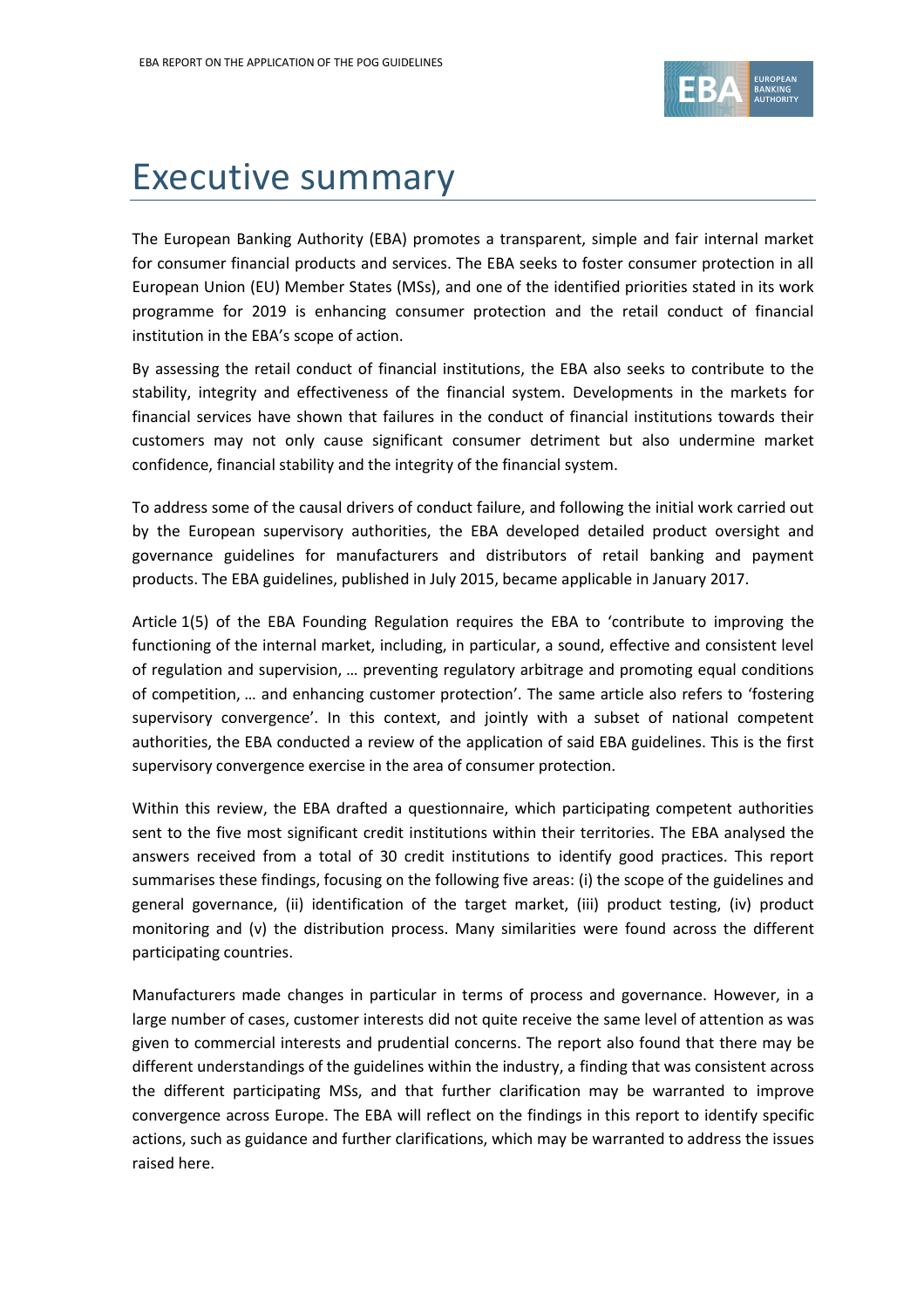

# Background

- 1. Developments in the markets for financial services have shown that failures in the conduct of financial institutions towards their customers may not only cause significant consumer detriment but also undermine market confidence, financial stability and the integrity of the financial system.
- 2. To address some of the causal drivers of the retail conduct failure of financial institutions as manufacturers of banking, insurance and investment products, the three European supervisory authorities (ESAs) carried out work in 2013 on the topic of manufacturers' product oversight and governance (POG) processes.
- 3. The ESAs assessed the extent to which consumers across the banking, insurance and securities markets have experienced, or are at risk of experiencing, detriment as a result of failures of manufacturers in overseeing and governing the development and marketing of their products. As a result, the ESAs published, on 28 November 2013, a joint position on manufacturers' POG processes, in accordance with Article 56 of each of the ESA regulations.<sup>1</sup> It included a specific focus on manufacturers' identification of the target market and on how they take account of the interests, objectives and characteristics of this market.
- 4. Following the initial work carried out by the ESAs, the EBA conducted various analyses and surveys among the 28 EU MSs in 2014/15, with a view to ascertaining the extent to which consumer detriment has arisen, or may arise, as a result of manufacturers of retail banking products having failed to have proper POG arrangements in place. A number of failures were identified by MSs in that process, as detailed in the rationale section (pages 6 and 7) of the [final EBA guidelines on POG.](https://eba.europa.eu/documents/10180/1141044/EBA-GL-2015-18+Final+report+on+Guidelines+on+product+oversight+and+governance.pdf)
- 5. As a result, the EBA developed more detailed POG guidelines (GL) for manufacturers and distributors of retail banking products that fall within the EBA's regulatory remit, namely mortgages, personal loans (when provided by credit institutions (CIs)), deposits, payment accounts, electronic money, and payment services including credit and debit cards.
- 6. The GL consist of a set of eight GL for manufacturers and four GL for distributors, and they are addressed to:
	- credit institutions under the Capital Requirements Directive (CRD IV);
	- payment institutions under the Payment Services Directive (PSD1/2);
	- electronic money institutions under the Electronic Money Directive (EMD); and

1

<sup>&</sup>lt;sup>1</sup> For the EBA Regulation, se[e https://eur-lex.europa.eu/eli/reg/2010/1093/](https://eur-lex.europa.eu/eli/reg/2010/1093/)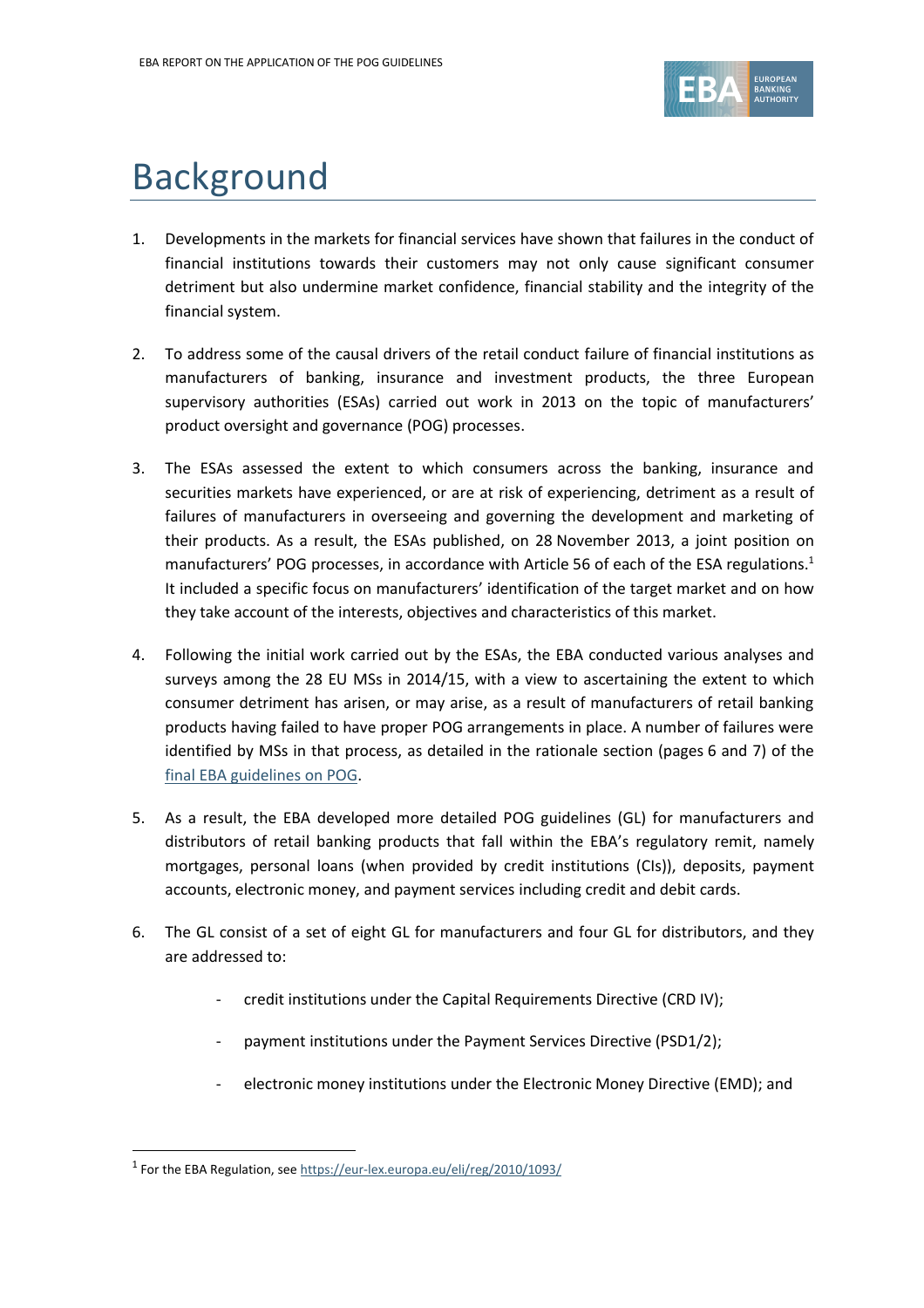

- mortgage creditors and mortgage credit intermediaries under the Mortgage Credit Directive (MCD). 2
- 7. Following extensive public consultation, the EBA published the final GL in July 2015, with the GL becoming applicable from 3 January 2017. The guidelines are forward looking and do not simply address past failings but aim to provide a framework for robust and responsible product design and distribution that avoids consumer detriment in the future and that should therefore reduce the need for competent authorities (CAs) to intervene in the markets ex post, namely after a failure has materialised.
- 8. These GL apply to all products brought to the market after the application date of 3 January 2017, as well as to all existing products on the market that are significantly changed after that date. The overall objective is for the retail banking and payment sector to consider the needs of its customers when designing products and to develop products with the consumer's interest, objectives and characteristics in mind.
- 9. These GL supplement other requirements that the EBA has published to address related issues of the governance of financial institutions, including the EBA guidelines on internal governance (revised) EBA/GL/2017/11,<sup>3</sup> under the Capital Requirements Directive (CRD IV), which set out requirements for a new product approval process (NPAP) that CIs should adopt. The revised guidelines (replacing GL 44) have applied since June 2018 and are supplementary to the POG guidelines but apply only to credit institutions. They do not apply to payment institutions, e-money institutions, non-bank mortgage creditors or mortgage credit intermediaries.
- 10. According to the GL, financial institutions that manufacture financial products should set out internal arrangements for the design, marketing and life-cycle maintenance of products. These arrangements should ensure that products are designed to meet the interests, objectives and characteristics of a certain type of consumer (the target market). Distributors of retail banking products should comply with the POG arrangements of the manufacturer and should sell only to customers who are not part of the target market on a justified basis.
- 11. As these guidelines have been applicable for more than 2 years, the EBA considered it opportune to carry out an initial assessment of the way in which manufacturers have applied these guidelines. In doing so, the EBA is fulfilling the objectives and tasks conferred on it in its Founding Regulation in accordance with Articles 1(5)(2) and 9(2) on supervisory convergence and convergence of regulatory practice. Article 1(5) establishes, inter alia, the EBA's objective to 'contribute to improving the functioning of the internal market, including, in particular, a

f

<sup>&</sup>lt;sup>2</sup> CRD [\(https://eur-lex.europa.eu/legal-content/EN/TXT/PDF/?uri=CELEX:32013L0036&from=EN\)](https://eur-lex.europa.eu/legal-content/EN/TXT/PDF/?uri=CELEX:32013L0036&from=EN), PSD2 [\(https://eur-lex.europa.eu/legal-content/EN/TXT/PDF/?uri=CELEX:32015L2366&from=en\)](https://eur-lex.europa.eu/legal-content/EN/TXT/PDF/?uri=CELEX:32015L2366&from=en),

EMD [\(https://eur-lex.europa.eu/legal-content/EN/TXT/PDF/?uri=CELEX:32009L0110&from=EN\)](https://eur-lex.europa.eu/legal-content/EN/TXT/PDF/?uri=CELEX:32009L0110&from=EN) and MCD [\(https://eur-lex.europa.eu/legal-content/EN/TXT/PDF/?uri=CELEX:32014L0017&from=EN\)](https://eur-lex.europa.eu/legal-content/EN/TXT/PDF/?uri=CELEX:32014L0017&from=EN).

<sup>3</sup> [https://eba.europa.eu/documents/10180/2164689/Guidelines+on+Internal+Governance+%28EBA-GL-2017-](https://eba.europa.eu/documents/10180/2164689/Guidelines+on+Internal+Governance+%28EBA-GL-2017-11%29_EN.pdf/531e7d72-d8ff-4a24-a69a-c7884fa3e476) [11%29\\_EN.pdf/531e7d72-d8ff-4a24-a69a-c7884fa3e476](https://eba.europa.eu/documents/10180/2164689/Guidelines+on+Internal+Governance+%28EBA-GL-2017-11%29_EN.pdf/531e7d72-d8ff-4a24-a69a-c7884fa3e476)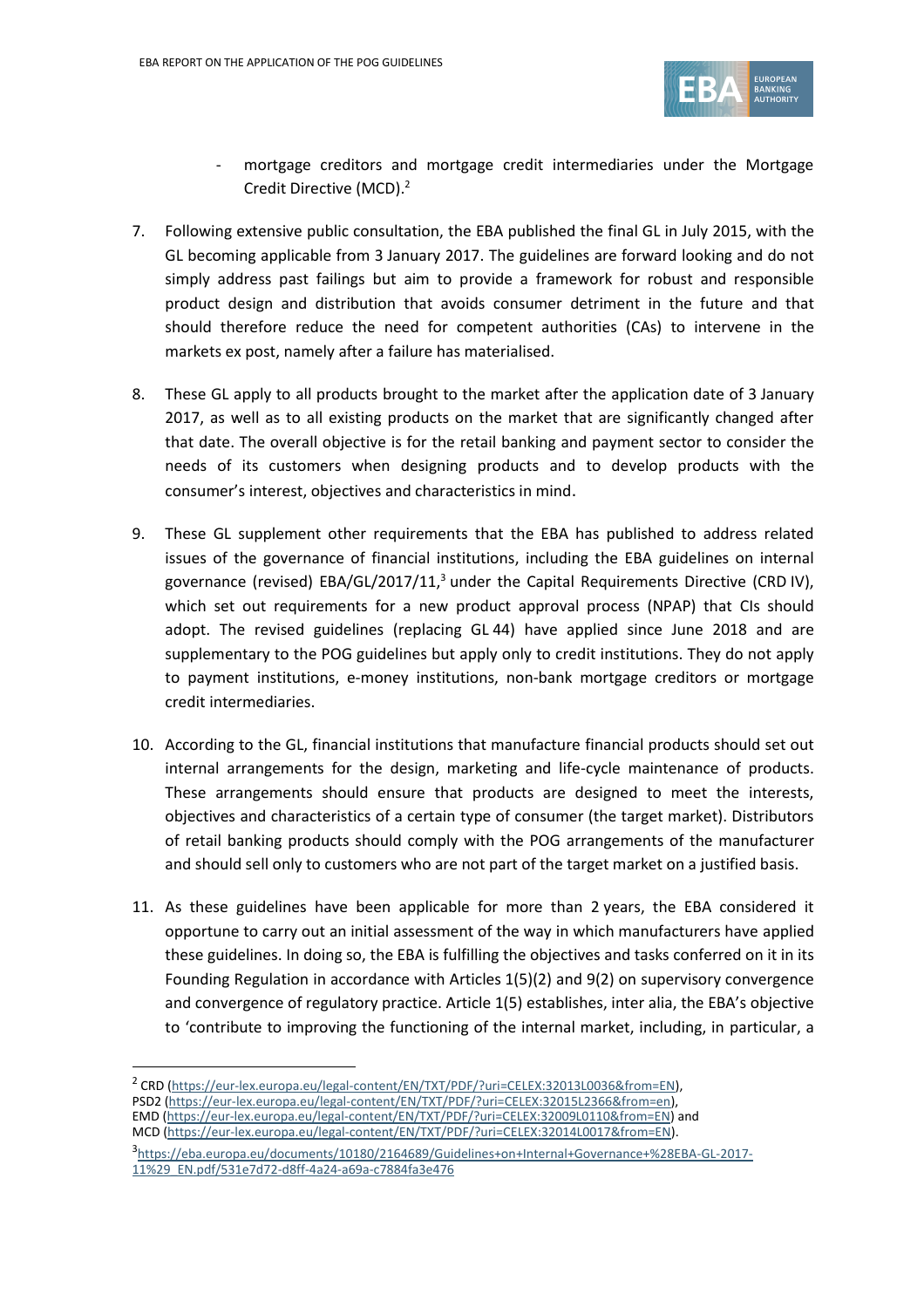

sound, effective and consistent level of regulation and supervision' (point (a) of that provision), the objective of 'preventing regulatory arbitrage and promoting equal conditions of competition' (point (d) of that provision) and the objective of 'enhancing customer protection' (point (f) of that provision). 4

12. In the context of consumer protection, supervisory convergence is a process for achieving comparable supervisory practices across MSs that are based on compliance with the regulatory framework by financial institutions within the scope of the EBA's remit and that lead to consistent supervisory outcomes/measures as experienced by consumers throughout the EU. Consequently, supervisory convergence includes three components (see Figure 1).



- 13. In the context of the EBA POG guidelines, the EBA has conducted an exercise aiming to assess the consistency of outcomes in the industry; this exercise does not assess the supervisory practices of each competent authority.
- 14. To carry out the assessment of the application of the EBA POG guidelines, the EBA drafted a questionnaire, which participating CAs sent (at a minimum<sup>5</sup>) to the most significant CIs within their jurisdictions. A total of 30 CIs were included in the sample. The assessment of the responses and resultant findings of the national authorities from all 28 EU MSs, which are presented in this report, are based on the written responses received by CAs from CIs; no additional on-site visits of CIs were carried out at this stage, nor was any other form of discussion held with the institutions concerned. The EBA encourages participating CAs to provide feedback about the findings presented in this report to those institutions.
- 15. One of the overarching findings was the significant similarities across jurisdictions, in terms of the level of both differences and similarities identified across CIs within each jurisdiction. This suggests that, while the sample of the exercise was small, it allowed the EBA to arrive at findings that could be applied across the EU more widely.
- 16. The EBA analysed the answers received and identified a number of good practices as well as practices that would need to be improved to ensure that the guidelines are complied with beyond any doubt. Overall, the EBA found that manufacturers had made changes to internal

1

<sup>4</sup> Regulation (EU) No 1093/2010.

<sup>&</sup>lt;sup>5</sup> A few CAs also sent the questionnaire to other institutions, but the responses from those other institutions were not included in the EBA supervisory exercise.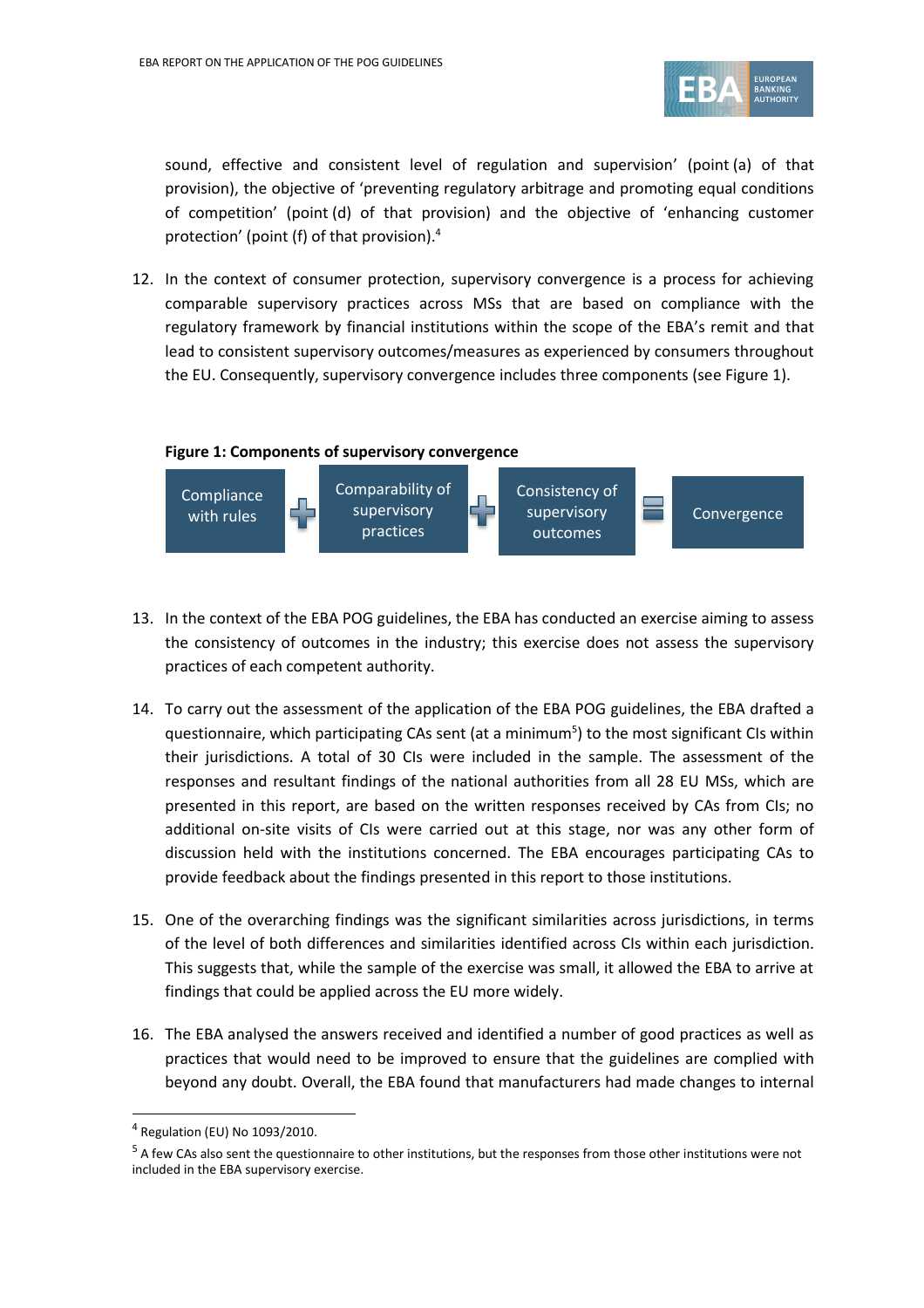

arrangements in an effort to comply with the POG requirements set out in the guidelines. Changes were particularly noticeable from a process and governance perspective.

- 17. In many instances, the responses provided by manufacturers suggested that, in a large number of cases, the interests of the consumers, although taken into account at a high level, did not quite attract the same attention as compliance with prudential requirements. In other words, while the manufacturers surveyed had implemented the required processes, this was not necessarily done in a way that put the necessary focus on ensuring that consumers' needs are met.
- 18. In addition, a large number of manufacturers did not appear to modulate or vary the specific steps followed at each stage of the POG process (e.g. testing and monitoring), despite the variations in customer needs and customer impact, which depended on the characteristics of the product, risks to customers and characteristics of the target market. By contrast, the EBA would expect a degree of variation in implementation. For instance, where the risk to customers is high or the product is especially complex, the testing carried out by the manufacturer should include a large set of scenarios.
- 19. The review also showed a similar degree of variation between manufacturers across the different MSs, including on the number of products or services identified as new or significantly changed. This suggests that the industry may have different understandings of the guidelines and that further clarification by the EBA may be warranted to further contribute to convergence across Europe.
- 20. This report provides detail of the findings and includes examples of good practices (i.e. examples considered by the EBA as compliant with the EBA guidelines). The report is structured based on the following five areas: (i) scope and general governance, (ii) target market, (iii) testing, (iv) monitoring and (v) distribution.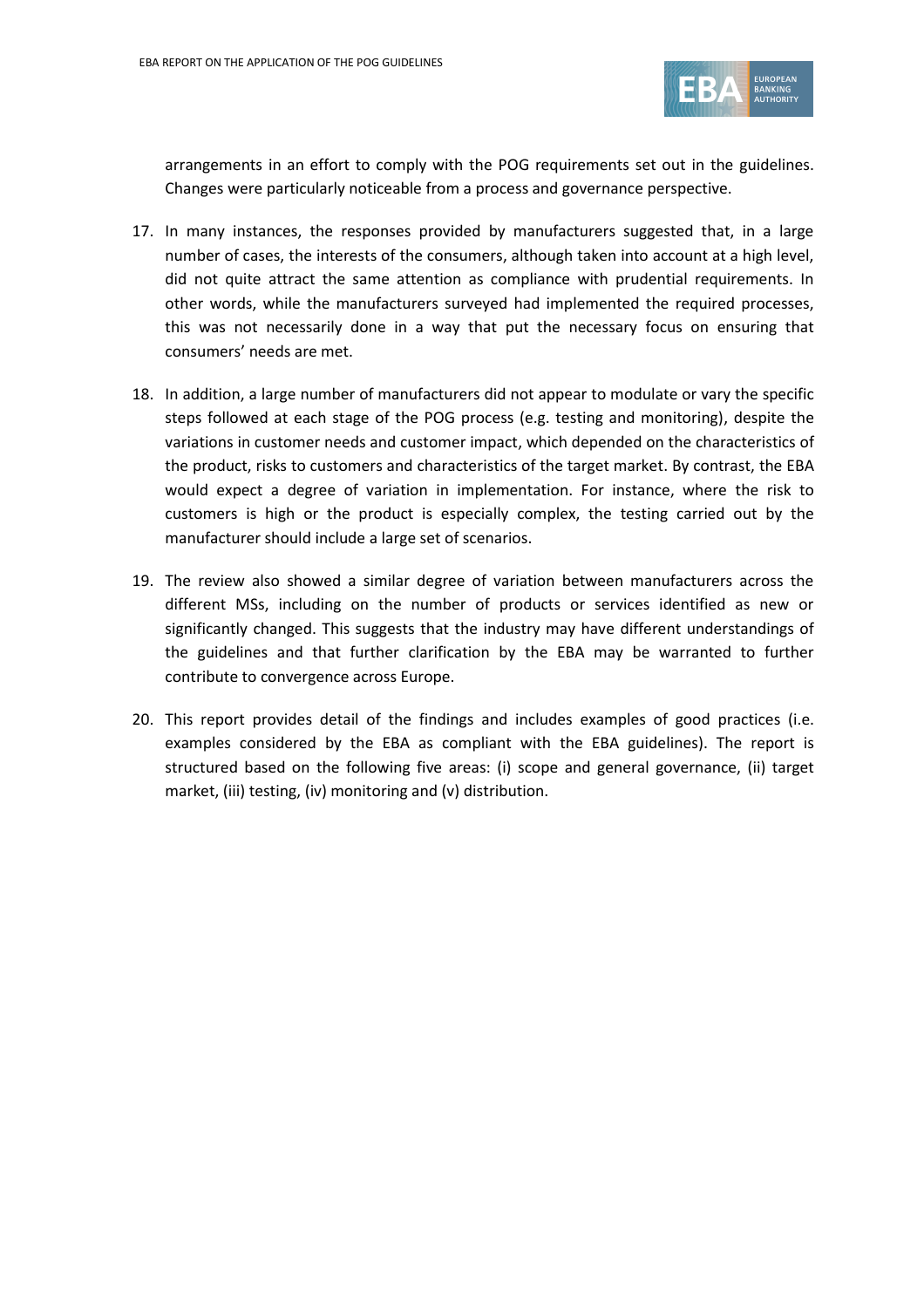

# 1. Scope of the guidelines and general governance

## **Scope of the guidelines**

- 21. The POG GL apply to manufacturers and distributors of retail banking products that fall within the EBA's regulatory remit. This means that the GL apply to payment and savings accounts, payment instruments (such as credit transfers or direct debit), payment services (such as money remittance or aggregation services), debit or pre-paid cards and mortgage credits (with other credit products included only if provided by CIs).<sup>6</sup>
- 22. This also means that the GL apply to the manufacturers of such products or services and so are not limited to CIs but also apply to payment and e-money institutions.
- 23. As the GL set out in the 'scope of application' section, the GL 'apply to all products brought to the market after the implementation date of the Guidelines as well as to all existing products on the market that are significantly changed after the implementation date of these Guidelines'. <sup>7</sup> Therefore, no such product or service can be exempted from the POG GL.
- 24. The number of products or services identified as new or significantly changed, as required by the guidelines, and that are therefore subject to the POG requirements has been found to vary materially between the manufacturers surveyed, ranging from zero for one manufacturer to 123 for another. Examples of new or significantly changed products or services included making a payment through a new channel, such as a mobile wallet. Such products also included mortgage products with new interest rates and conditions (e.g. fixed or variable rate, minimum deposit required), the introduction of contactless debit or credit cards and the extension of the selling of credit products through online channels.
- 25. In addition, and in line with the guidelines, all of the manufacturers surveyed should have a process in place that applies to all new or significantly changed products or services and all should also have criteria to define what would constitute a new or significantly changed product. That being said, the criteria used varied significantly between manufacturers. Many manufacturers have defined wide criteria for the purpose of assessing whether a product or service is new or significantly changed, while some applied only a few very generic criteria and others still had a very long list of specific criteria. Such variety may explain the discrepancy found in terms of the number of products or services ultimately identified as new or significantly changed between manufacturers.

1

 $^6$  See the definition of a product in paragraph 15, page 6, of the EBA guidelines on product oversight and governance: [https://eba.europa.eu/documents/10180/1141044/EBA-GL-2015-](https://eba.europa.eu/documents/10180/1141044/EBA-GL-2015-18+Guidelines+on+product+oversight+and+governance.pdf) [18+Guidelines+on+product+oversight+and+governance.pdf](https://eba.europa.eu/documents/10180/1141044/EBA-GL-2015-18+Guidelines+on+product+oversight+and+governance.pdf)

 $<sup>7</sup>$  Paragraph 10, page 4, of the EBA guidelines on product oversight and governance.</sup>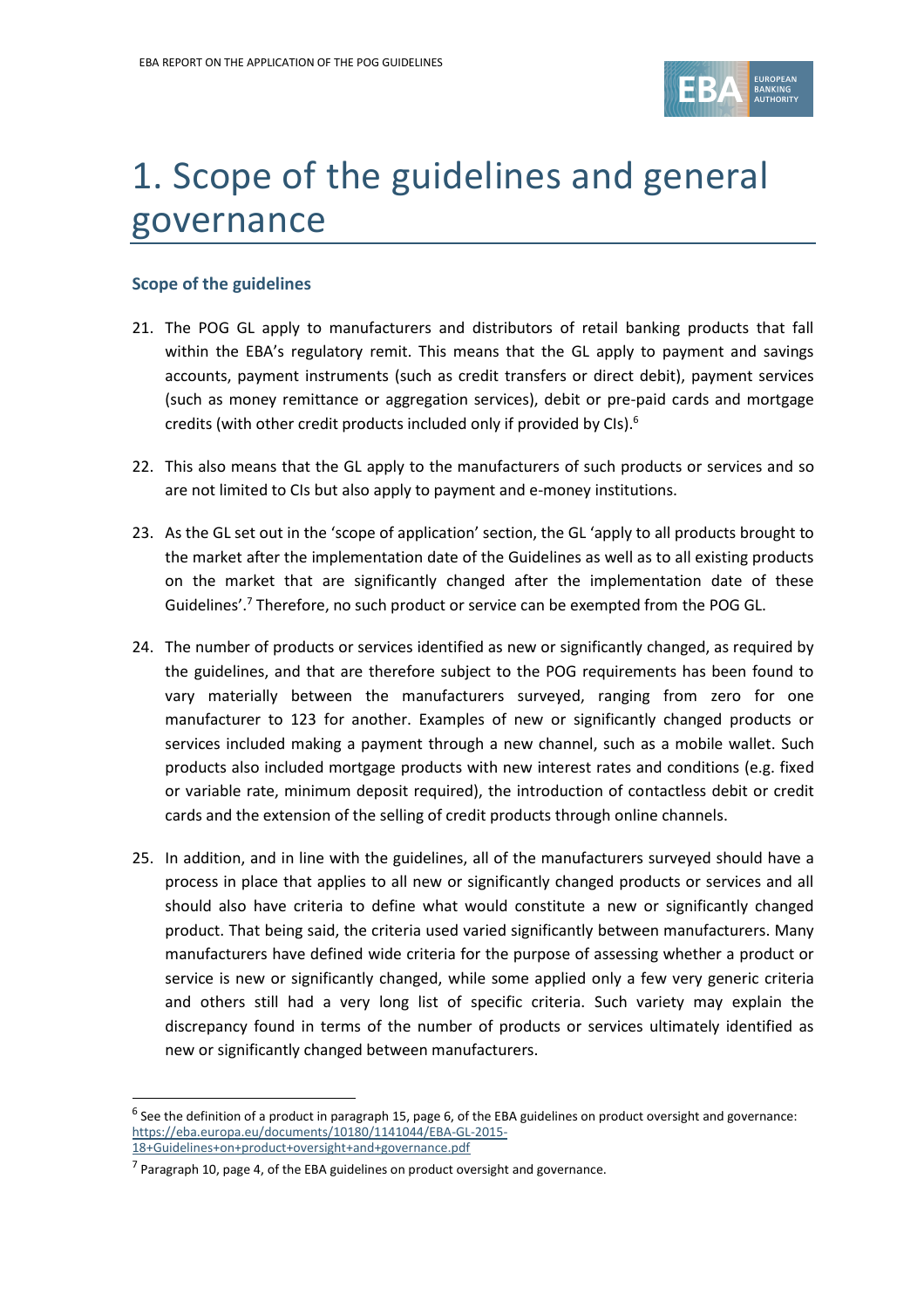

- 26. The criteria used by several manufacturers focused on prudential impacts, in ostensible alignment with the separate EBA Guidelines on internal governance, such as the impact on the credit, liquidity and/or operational risk of the CI, new processes and IT changes, as well as other impacts on commercial arrangements. The EBA is of the view that criteria stemming from prudential risks or commercial arrangements are of a different nature from the criteria for the purposes of meeting the EBA GL on POG. In the latter case, the focus should instead be on the impact on the needs, interests and characteristics of consumers, which only a few manufacturers seemed to take into account. In the context of assessing whether a change is 'significant', this means that it should be understood in terms of the potential impact of any change on consumers included within the segments targeted by the product.
- 27. The EBA is also of the view that, to identify products that are new or significantly changed, it would be good practice for manufacturers to consider criteria such as:
	- the introduction of an alternative channel of selling or using a given product;
	- the introduction of new, or the withdrawal of existing, product or service features;
	- the introduction of a new customer market segment (including geographically) as a target market;
	- changes that affect the use of the product by the customer on a day-to-day basis;
	- changes for which the customer would reasonably perceive there to be a change in the level of service compared with what is currently being provided;
	- 'material changes to related processes (e.g. new outsourcing arrangements) and systems (e.g. IT change processes)', as defined in guideline 18 of the separate EBA GL on internal governance but only if such changes have an impact on customers.
- 28. Some manufacturers helpfully explicitly defined negative criteria, i.e. changes that can be considered non-significant. Some also explained that, if the materiality threshold to qualify for a 'significant' change is not reached, this decision must be justified, with a clear rationale being provided and recorded, and the EBA considers this good practice.

## **General governance**

- 29. Guideline 1 states that 'the manufacturer should establish, implement and review effective product oversight and governance arrangements' for the design, marketing and life-cycle maintenance of products.
- 30. Guideline 2 further states that such arrangements are an integral part of the manufacturer's governance, risk management and internal control framework and that responsibilities must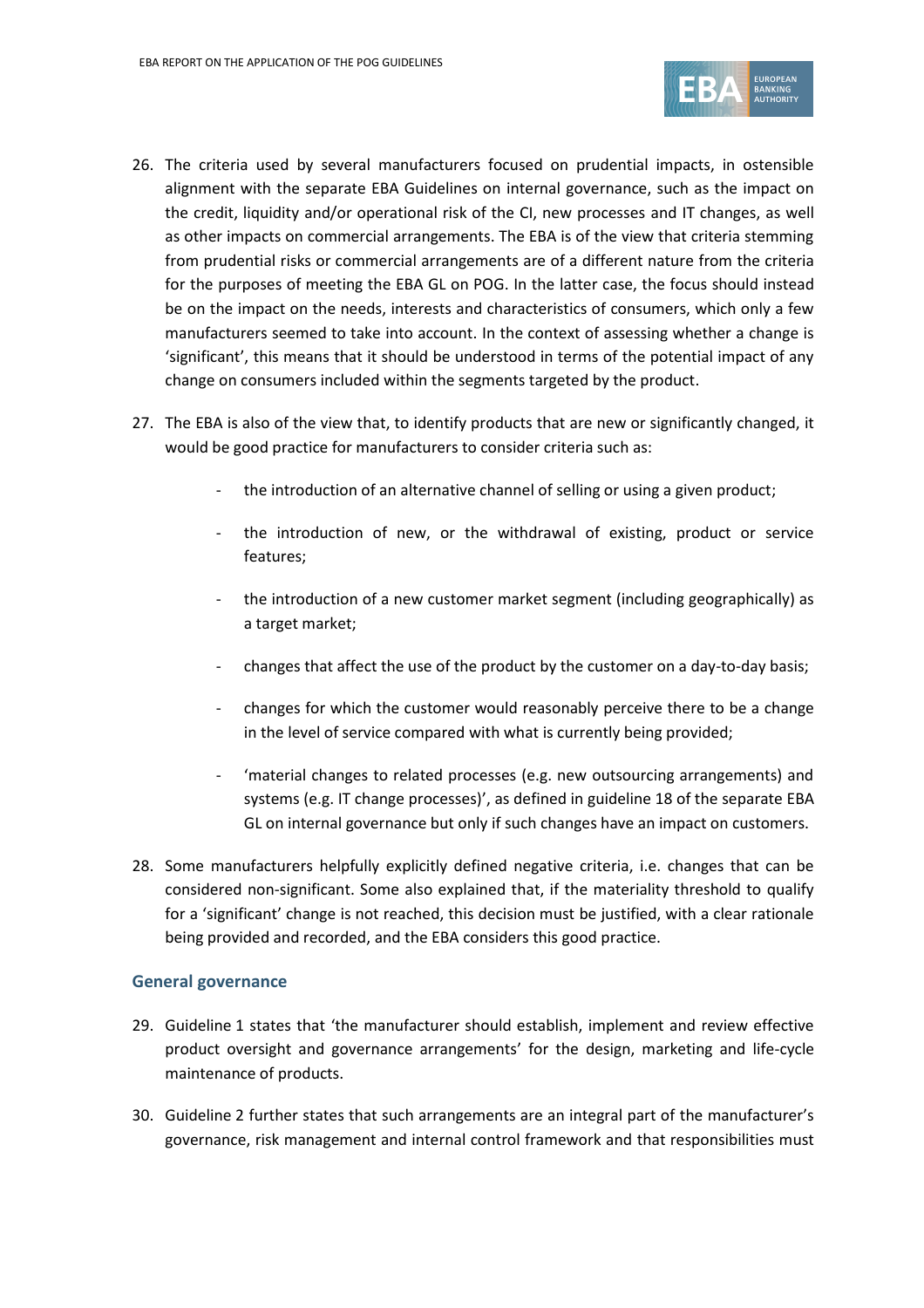

sit with senior management. The same guideline also refers to the oversight of the process being integrated within the normal risk and compliance functions.

- 31. All manufacturers that were surveyed explained that the primary responsibility of identifying whether a product or service is new or significantly changed sits with the product or service owner. The level in the hierarchy of the organisation of the owner varied between manufacturers.
- 32. For several manufacturers, the process seemed to be linked to the NPAP required under the CRD and the EBA GL on internal governance, while, in other cases, the POG process appeared to be separate (depending on the type of product and the regulation it derives from) and to run in parallel with the approval process set up to meet prudential and commercial objectives. The EBA is of the view that there may be merit in having one process to cover both, as this enables the manufacturer to consider any new product as a whole, facilitating decision-making based on all aspects, including the needs of and outcomes for consumers.
- 33. Most manufacturers have set up a specific committee or another form of body specifically tasked with overseeing the product design phase, including product approval before market launch, while a few review new (or significantly changed) products within existing committees or other structures with new additional responsibilities for the design and/or approval of new products. Some also created working groups under those existing committees.
- 34. In addition, and relatedly, several manufacturers specified that the ultimate responsibility for oversight rests with the board, at either national or group level. A number of manufacturers also specified that the process included some oversight from the risk and/or compliance function and one manufacturer explained that a specific team within the risk and compliance function had overall responsibility for the POG process.
- 35. The EBA considers it good practice to have defined structures and clear escalation lines and for the risk and compliance functions to be involved with some decision-making power. However, the EBA is of the view that a process owned by the compliance or risk function is not a good practice, as it may lead to that function losing some of its required independence.
- 36. A number of manufacturers also explained that they have specific work-flow documents and/or checklists that need to be followed to ensure that the process followed is the same for all products and that there is a clear audit trail, which EBA staff also consider good practice. EBA staff also note that, to ensure that consumer needs are being considered during that process, some manufacturers found it beneficial to seek views from consumers during the design phase of the product, for instance through consumer working groups.
- 37. While manufacturers seem to have adequate processes in place in principle, when asked for the main changes they observed in their organisation as a result of the new POG requirements, they focused on the above-mentioned procedural aspect, rather than on the objective of the guidelines, which is to ensure that consumers' needs are considered and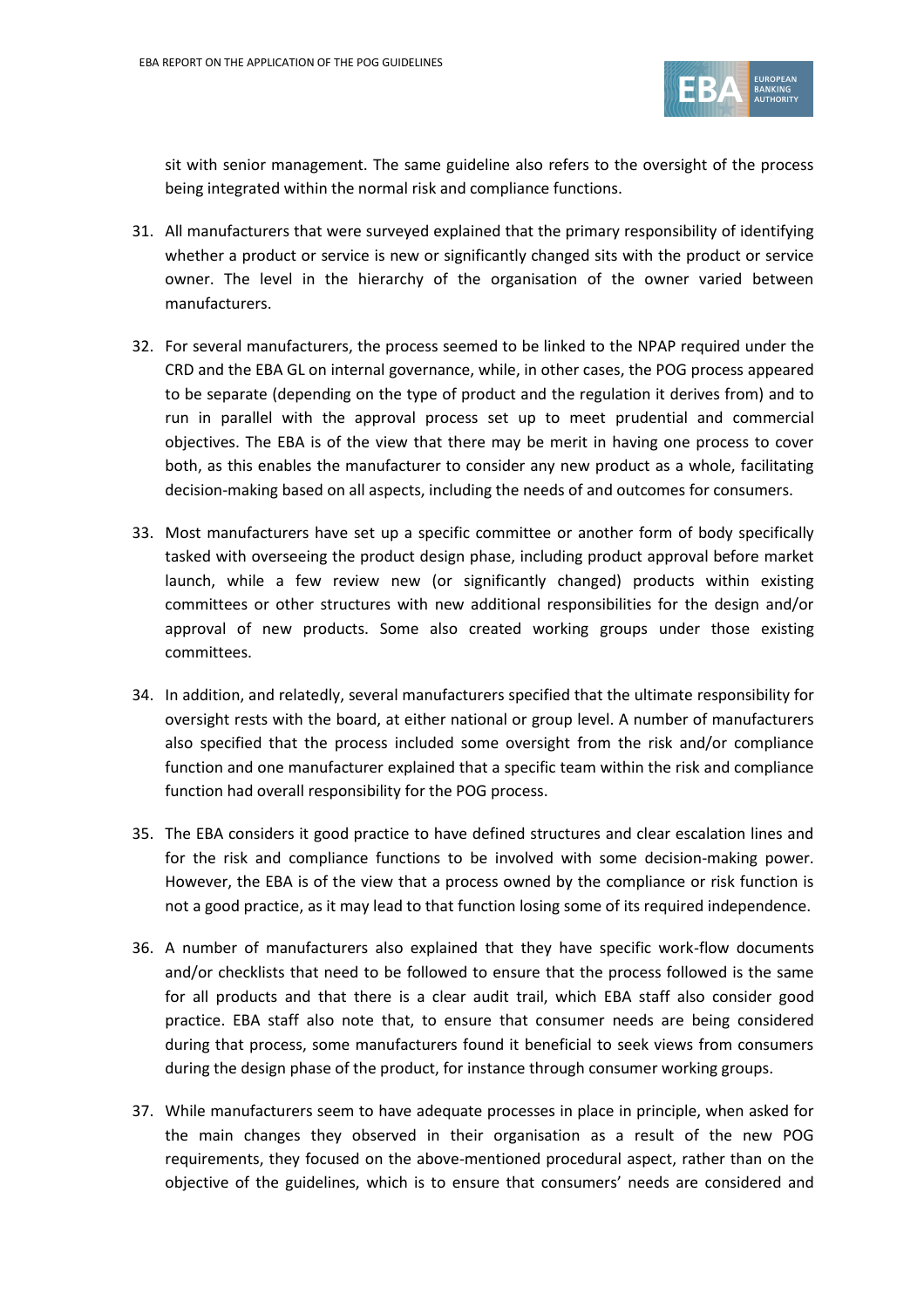

met. That said, a few manufacturers responded that one of the key changes following the new POG requirements was the greater focus by the manufacturer on customer needs, which, if correct, would be a very positive outcome and one that the guidelines aim to achieve.

#### **Conclusions**

- 38. All manufacturers had POG arrangements in place. In the large majority of cases, the manufacturer's legal and compliance functions, the risk function and sometimes audit are included in the process and, in a significant number of cases, the ultimate responsibility for oversight rests with the board. However, this did not necessarily lead to a change in the way customer needs were considered and met in the organisation. In a significant number of cases, the process seemed to be focused more on prudential risk than on customer needs.
- 39. The EBA identified a number of good practices, including having defined structures and clear escalation lines, the involvement of risk and compliance functions, and a single process to cover requirements under both the EBA POG guidelines and the EBA Guidelines on internal governance. By contrast, the EBA is of the view that a process owned by the compliance or risk function is not good practice, as it may lead to that function losing some of its required independence.
- 40. All manufacturers have criteria or definitions to identify whether a product is new or significantly changed, but those criteria significantly differ between manufacturers and across all MSs included in the survey, resulting in differences in the number of products that were considered to be new or significantly changed. In a significant number of cases, criteria appeared focused more on prudential risk than on customer needs. In addition, the emphasis when considering whether any form of change is significant or not should be on its impact on customers (rather than on the institution itself).
- 41. The EBA identified, in this respect, a number of good practices, including explicitly defining negative criteria (i.e. what a new or significantly changed product is not) and providing and recording the rationale for deciding that a product is not 'new or significantly changed'. In addition, when identifying products that are new or significantly changed, it was considered good practice to take into account the following criteria: (i) an alternative channel of selling or using a given product, (ii) changes in the product or service features, (iii) changes in the customer segment or geography and (iv) changes that affect the use of the product. Moreover, taking into account a change in the level of service and 'material changes to related processes (e.g. new outsourcing arrangements) and systems (e.g. IT change processes)', as defined in guideline 18 of the EBA GL on internal governance, could also be considered good practice providing that such changes have an impact on customers.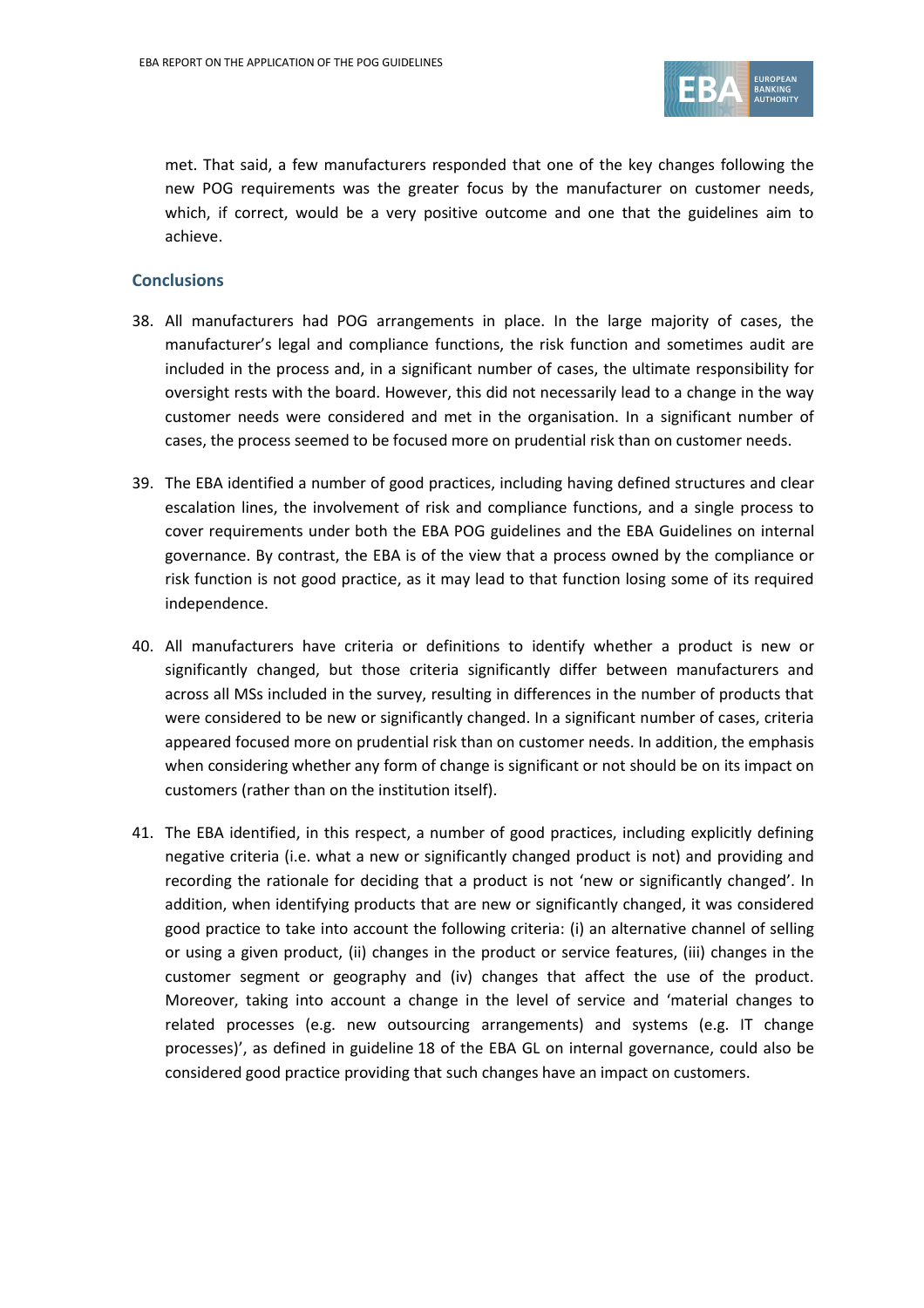

## 2. Target market

- 42. Guideline 3.1 states that 'manufacturers should include, in their product oversight and governance arrangements, steps and features that need to be followed to identify, and update when necessary, the relevant target market of a product'. Manufacturers are also required under guideline 3.2 to demonstrate how they have defined the target market, including the groups of consumers for which the product is considered likely not to meet their needs. Guideline 3.3 further states that 'the manufacturer should only design and bring to the market products with features, charges and risks, that meet the interests, objectives and characteristics of, and are of benefit to, the particular target market identified for the product.'
- 43. This section provides details on the findings as regards the criteria to define the target market and the way in which manufacturers assess whether a given product or service 'meets the interests, objectives and characteristics of the product market'.

#### **Criteria defining the target market**

- 44. All manufacturers identified the target market for a new or significantly changed product or service, but the way in which they did so varied, and the consistency varied between manufacturers within the same jurisdiction.
- 45. Generally, when asked about the criteria they used to identify the target market, manufacturers provided diverse answers, ranging from whether a customer holds a debit/credit card to a detailed list of criteria including channel, geography, occupation, sector, age and other key attributes of the target market. Many also mentioned financial capability (where applicable), demographics and age as key criteria.
- 46. That being said, many seemed to focus on the generic criteria mentioned as 'good practice' examples in the accompanying documents in the EBA final report on the GL, which was published in 2015, or on criteria assessing financial capability from the perspective of the risk to the manufacturer itself. A few manufacturers focused only on market shares and other commercially relevant information, which the EBA does not consider good practice.
- 47. By contrast, some manufacturers included other criteria, in addition to the general criteria mentioned in paragraph 43 above, such as customer needs and the level of customers' knowledge and understanding, which are good practice. For instance, considering the customer's life stage, account holdings and financial circumstances will contribute to identifying customer needs. In addition, the level of education and occupation may contribute to identifying knowledge and understanding. Many manufacturers provided examples of products or services for which a broad target market had been identified (e.g. a new debit card) or for which a narrow target had been identified (e.g. a requirement to be a tax resident in a specific province).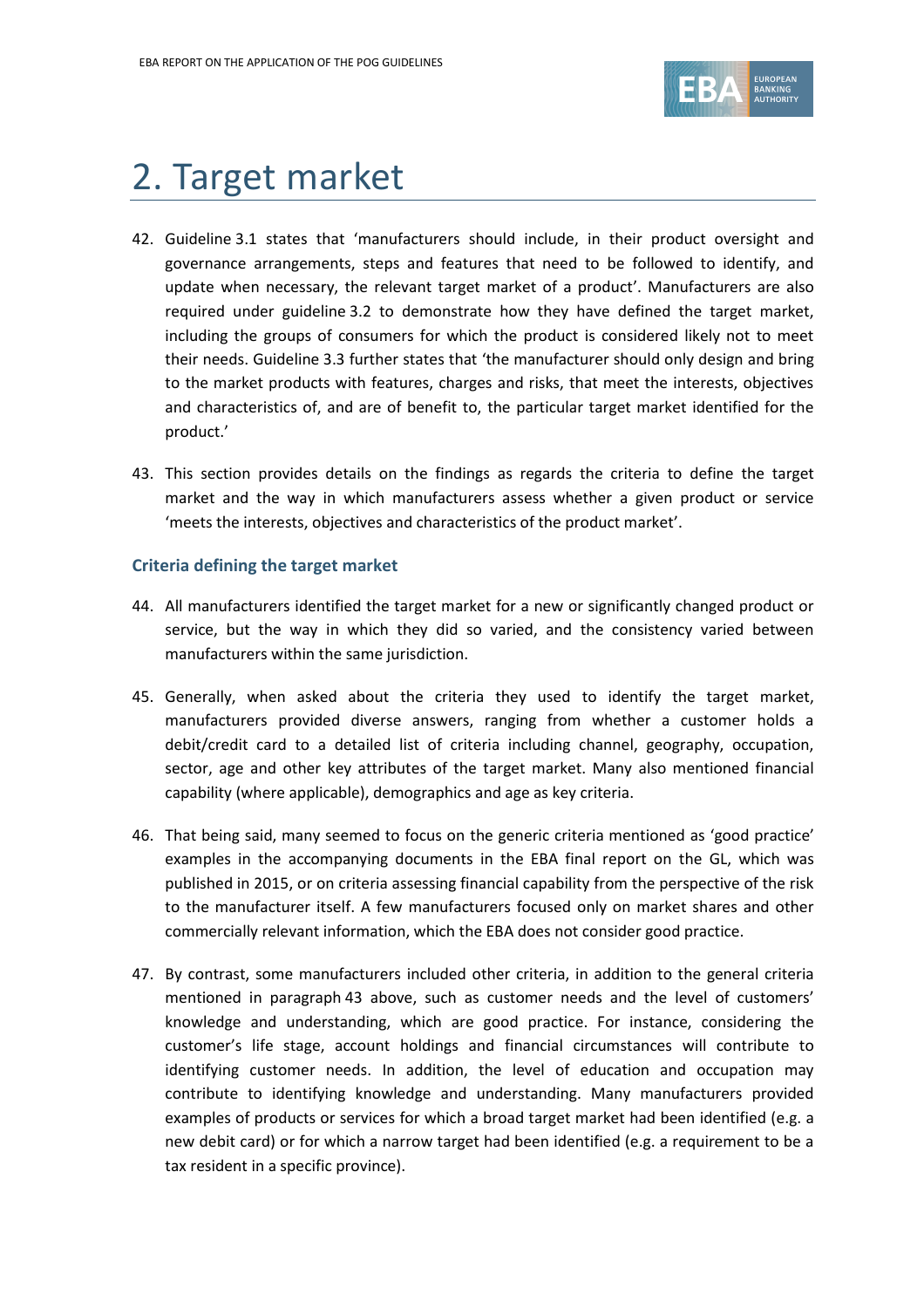

- 48. The EBA notes that the review and analysis is likely to differ depending on the product(s) in question. For instance, for credit or complex products, the list of criteria should be much more comprehensive than that for simple products or services. The (non-exhaustive) list of good practices published on page 73 of the EBA final report on the GL suggests that manufacturers could consider tax status implications, the level of risks, the liquidity accessibility the consumer is expected to get, the level of risks that the consumer is willing to bear (risk aversion), demographic factors, the level of knowledge and understanding of the complexity of the product, the potential creditworthiness of the consumer and the financial capability of the consumer. In general terms, the manufacturer needs to take into account all of the potential characteristics of the target market and the characteristics of the product.
- 49. The steps and features followed by manufacturers to identify a target market may be the same for all products and services, but the extent of the analysis may differ on a case-by-case basis depending on the risk and on the degree of complexity and the nature of the product, as well as other specific characteristics, in line with the principle of proportionality highlighted in guideline 1.5.

#### **Meeting the interests, objectives and characteristics of the target market**

- 50. The good practice examples in the EBA final report on the GL (again on page 73) suggest that, in respect of credit products, 'consumers could be provided with different scenarios or simulations of the amount of payment of the loan depending on the variation of the interest rate', while 'in the case of deposits, an assessment could take account of the various competing product features, such as accessibility, yield and security, and whether the combination of these meet said interests, objectives and characteristics'.
- 51. Most of the manufacturers surveyed were not very clear on the way in which they assess whether products or services meet the interests, objectives and characteristics of the target market. A significant number mentioned some form of customer research taking place, either in person or not and in a group or individually, conducted directly by them or a third party. However, in a number of these cases, the customer research seemed to be focused solely on commercial aspects, i.e. whether there will be a market for the product so that it can be sold, which does not chime with the aim of the guidelines to ensure that the interests, objectives and characteristics of the target market are met. Only a minority of manufacturers that did customer research also researched customer needs.
- 52. The assessment by manufacturers seemed to vary depending on the nature of the product or service, which would appear to be in line with the GL, although, in some cases, the degree with which manufacturers adjusted the assessment to reflect the risk and complexity of a product was not clear. The EBA considers it good practice for the assessment to vary depending on the risk borne by the customer and the degree of complexity and the nature and characteristics of the product. As indicated in the background section, manufacturers should articulate and record in their POG arrangements how the product 'meets the interests, objectives and characteristics of, and are of benefit to, the particular target market'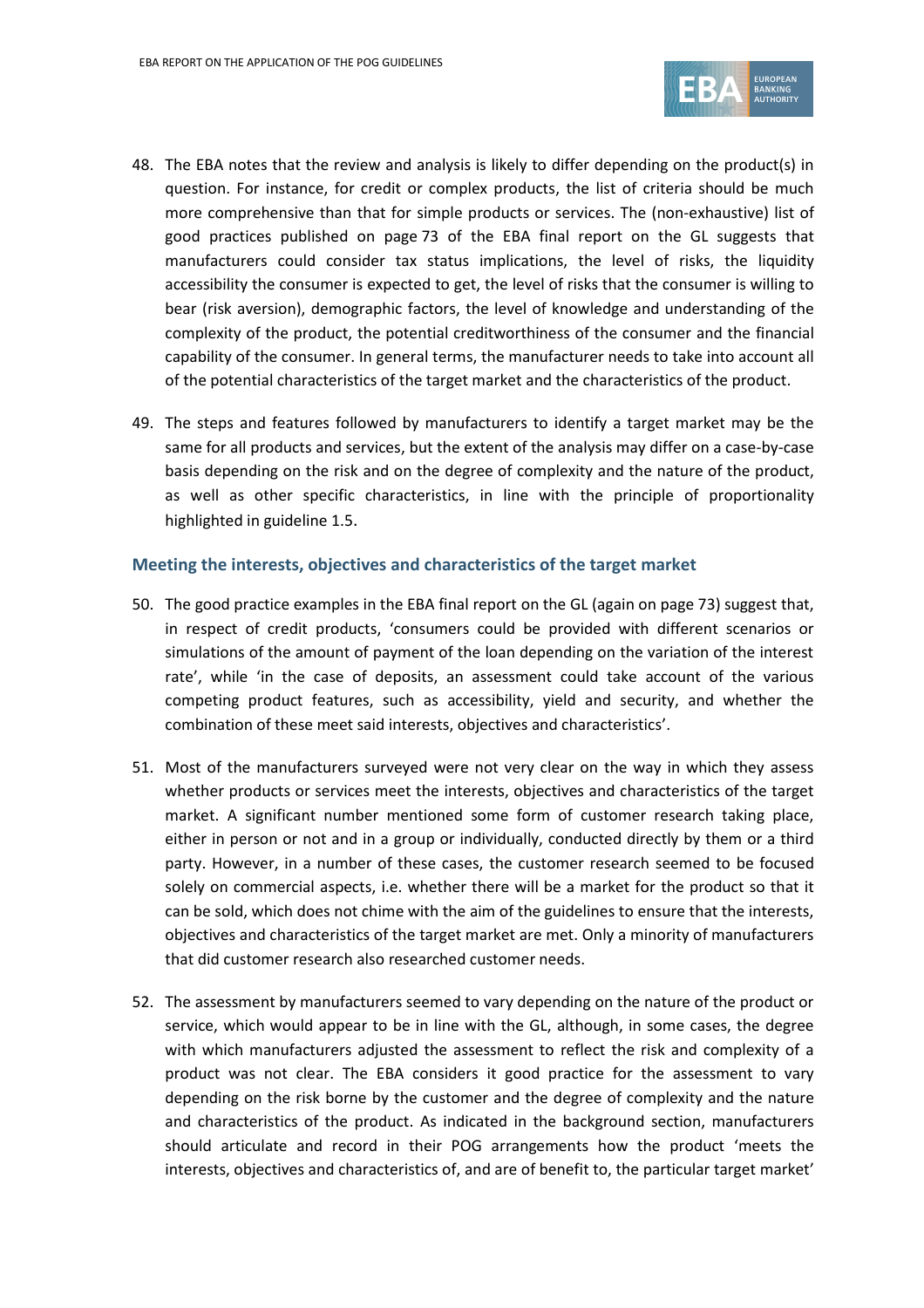

and their analysis may lead to a variation between products, depending on the risk and on the degree of complexity and the nature and other characteristics of the product, in line with the principle of proportionality highlighted in guideline 1.5.

53. The EBA notes that, when identifying whether a new or significantly changed product would be beneficial to consumers, manufacturers should consider aspects such as the cost, the added value of the product, whether the product does what it is meant to do and whether the product is unnecessarily complex.

## **Conclusions**

- 54. Generally, all manufacturers have a process to identify the target market with a range of criteria, although these criteria vary between manufacturers in a given EU MS. That being said, only a minority of manufacturers would appear to focus on criteria that relate to the needs of consumers, rather than on those of manufacturers. The EBA reiterates, in this context, the examples of good practice published on page 73 of the EBA final report.
- 55. Manufacturers have set up processes and steps to identify whether a product meets the interests, objectives and characteristics of the target market, but the approach followed is not always clear, suggesting that further clarity may be beneficial. Most seem to carry out some form of customer research, but such research is often more focused on marketing or the commercial interests of the manufacturer than on customers' needs.
- 56. The EBA considers it good practice for the assessment to vary depending on the risk borne by the customer and the degree of complexity and the nature and characteristics of the product. When identifying the target market, a similar good practice is to consider aspects such as the cost, the added value of the product, whether the product does what it is meant to do and whether the product is unnecessarily complex.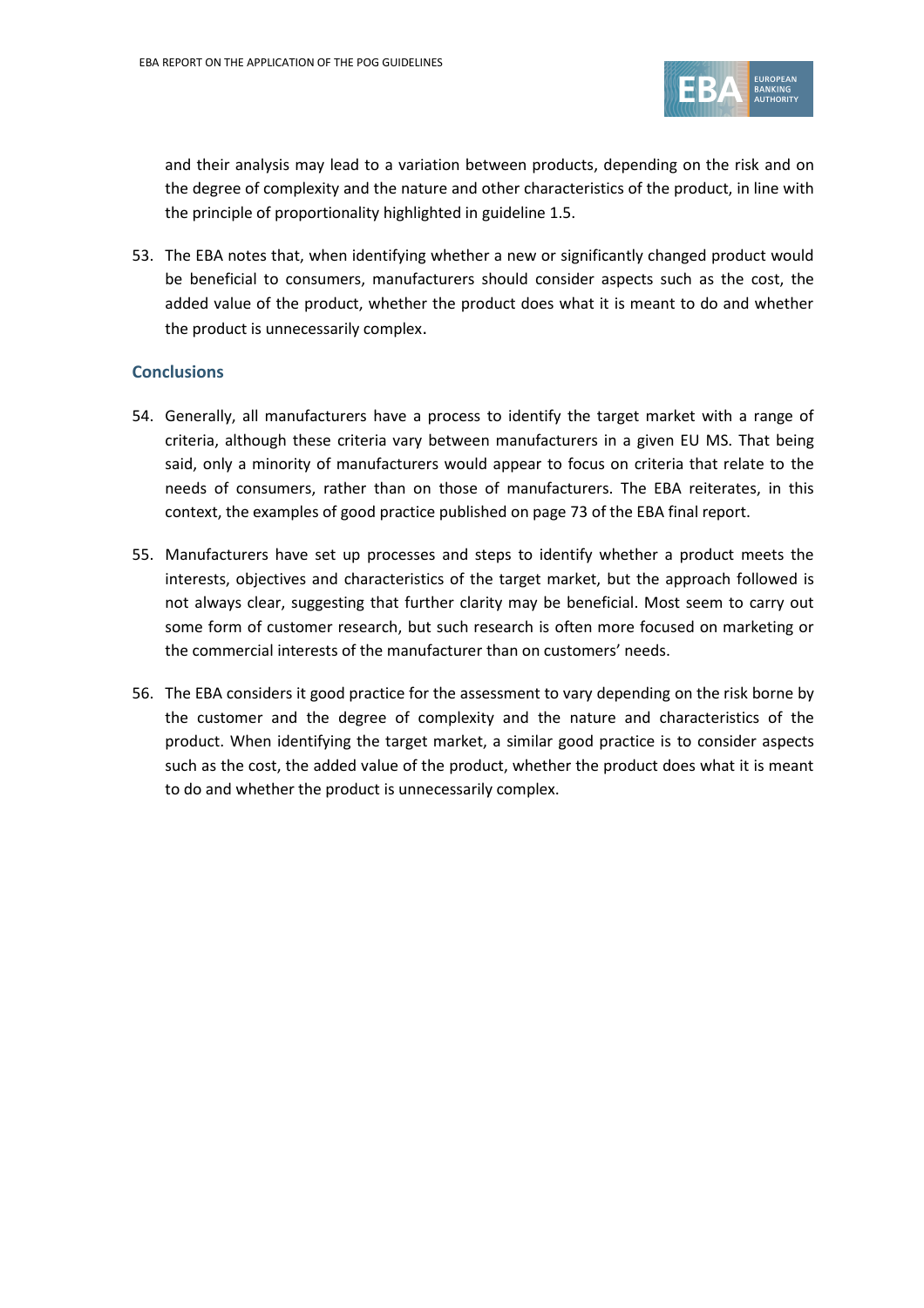

# 3. Testing

- 57. Guideline 4.1 states that product testing should assess 'how the product would affect its consumers' in a range of scenarios. While manufacturers should be required to articulate the way in which they carry out such assessments in all cases, the extent of such assessments is likely to differ depending on the risk, the simple or complex nature of the product and other specific characteristics, in line with the principle of proportionality highlighted in guideline 1.5.
- 58. Such variation was reflected in the responses provided by the manufacturers that were surveyed. Indeed, while all manufacturers conducted some form of testing, the way in which they did so varied significantly. While a number of manufacturers had the same testing process in place for all products or services, others had testing processes that varied depending on the type of service or product or on its level of risk. It would seem good practice, in the context of testing, to have different types or degrees of testing depending on the nature and scale of the risk that is borne by the consumer, which in turn is often linked to the product's features and complexity.
- 59. In many cases, the focus of manufacturers' responses was on the operational aspects of the testing process, suggesting that testing was primarily an operational task to identify the existence of issues that may need to be addressed before product launch, or on commercial aspects (i.e. whether customers like it), rather than testing being focused on customers and the identified target market. Testing solely focused on operational (e.g. IT) issues with no consideration of how the product would affect the appropriate target market and so did not meet the requirement in the guidelines.
- 60. In addition, it was not always clear whether there was a distinction between the customer research mentioned in the context of testing to assess how products affect the target market and that mentioned in the context of identifying the target market's needs (as discussed in the previous section).
- 61. Some manufacturers tested against the negative target market, i.e. those customers at which the product or service is not targeted. For instance, one manufacturer tested, for a product that had a target market of those aged 18 years and over, whether individuals below the age of 18 could apply for and access the product in question. In some cases, testing also included testing the different communication channels. The EBA is of the view that both of these examples are good practice.
- 62. In addition, a number of manufacturers mentioned that they conduct customer research and pilot releases to a narrow audience as a way of testing, for instance, with employees only. The EBA views the use of customer research and pilot (or limited) releases to assess the way in which the product would affect the target market as good practice. It would also be good practice for such testing to enable the manufacturer to assess the position of a new product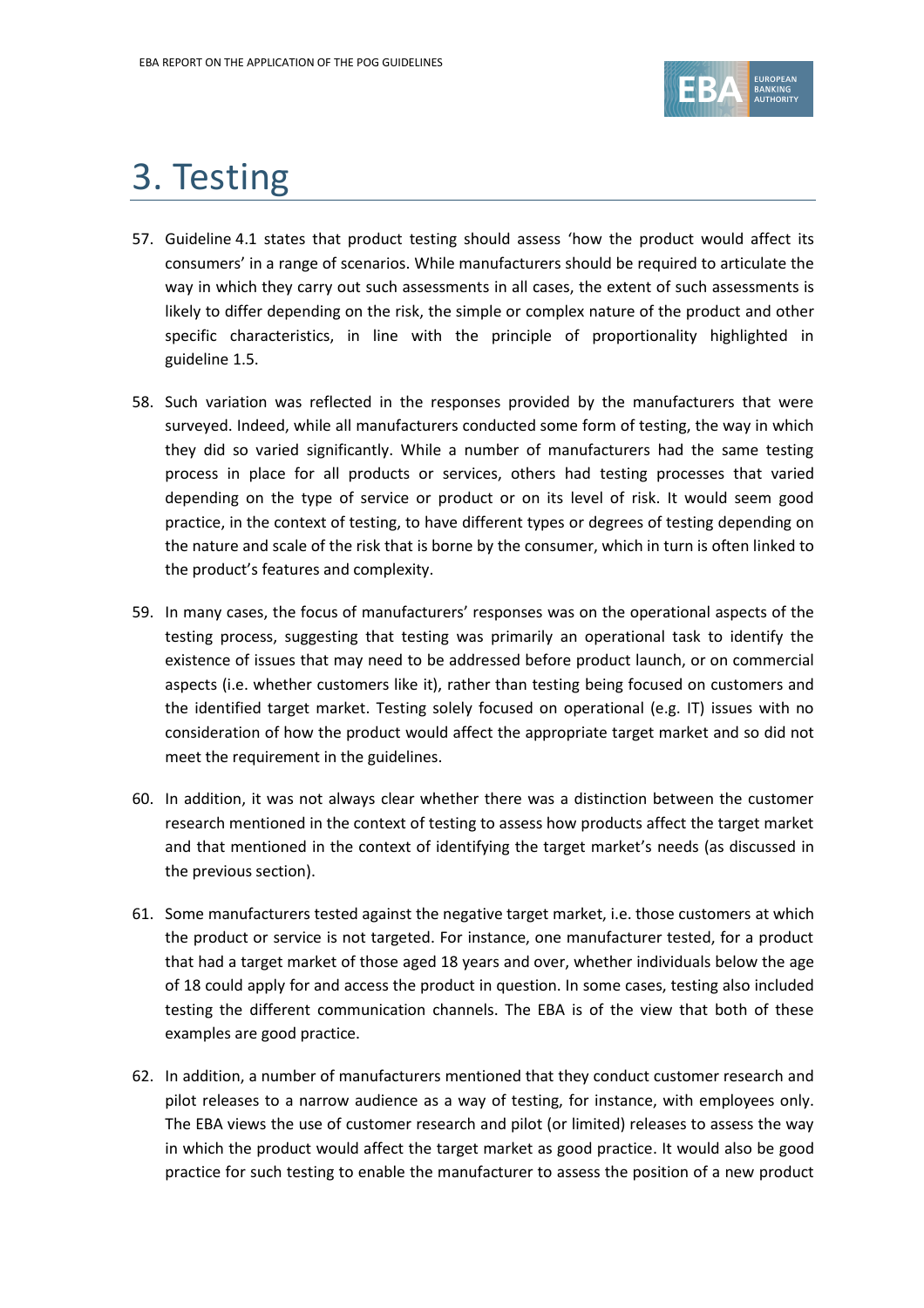

in the light of the manufacturer's product offerings, among others, to identify possible overlaps and any resultant confusion for consumers. In addition, the EBA considers it good practice to include, in the testing process, the way in which planned customer communication would affect the target market.

- 63. Given that guideline 4.1 requires that the assessment of the way in which the product would affect its target market should be done 'under a wide range of scenarios, including stress scenarios', manufacturers did not provide much information on whether they were testing a range of scenarios and, if so, what types of scenarios they considered. The EBA would like to reiterate the examples of good practice highlighted in the final report on the GL, namely that 'in the case of a loan with a variable interest rate, the assessment could include the borrower's repayment requirements at reasonably higher interest rates'.
- 64. The EBA is of the view that, in line with the principle of proportionality articulated in guideline 1.5, when products are simple and have broad target markets, testing could mostly focus on whether customers know and understand what they are buying and on planned customer communication. By contrast, for more complex products or products that may be riskier for customers, such as credit products, the EBA would expect testing to include the testing of a number of identified scenarios, with a view to identifying the way in which the intended target market would be affected.
- 65. A common scenario for credit products would, for example, be different interest rate rises through which to identify the way in which the intended target market would be affected under each scenario. A good practice observed in this context focused on testing the transparency of product features, the simplicity and clarity of the process to contract, the method for price setting, the application of scenarios in relation to employment or disability, testing different changes in the variable interest rates (including stressed tests) and testing the exit strategy (where applicable, for instance if there was an early repayment fee).
- 66. For products with a long-term effect, such as a mortgage or long-term loans with high value, the manufacturer would be expected to run some scenarios, such as in the event of death, disability, retirement or unemployment, to identify the target market for each mortgage product, in line with the examples published in the final guidelines. This could of course also include external scenarios, such as sharp increases in interest rates, as mentioned in the previous paragraph, but for credit products in general.
- 67. In the event of loans that are very high cost and short term and that tend to target consumers with very limited financial means, the EBA considers it good practice to account for the financial vulnerability of the target market.
- 68. In addition, manufacturers may find it beneficial to collaborate by conducting the testing together with other manufacturers if they are testing similar products with similar target markets, under the proviso that each would need to document the testing conducted.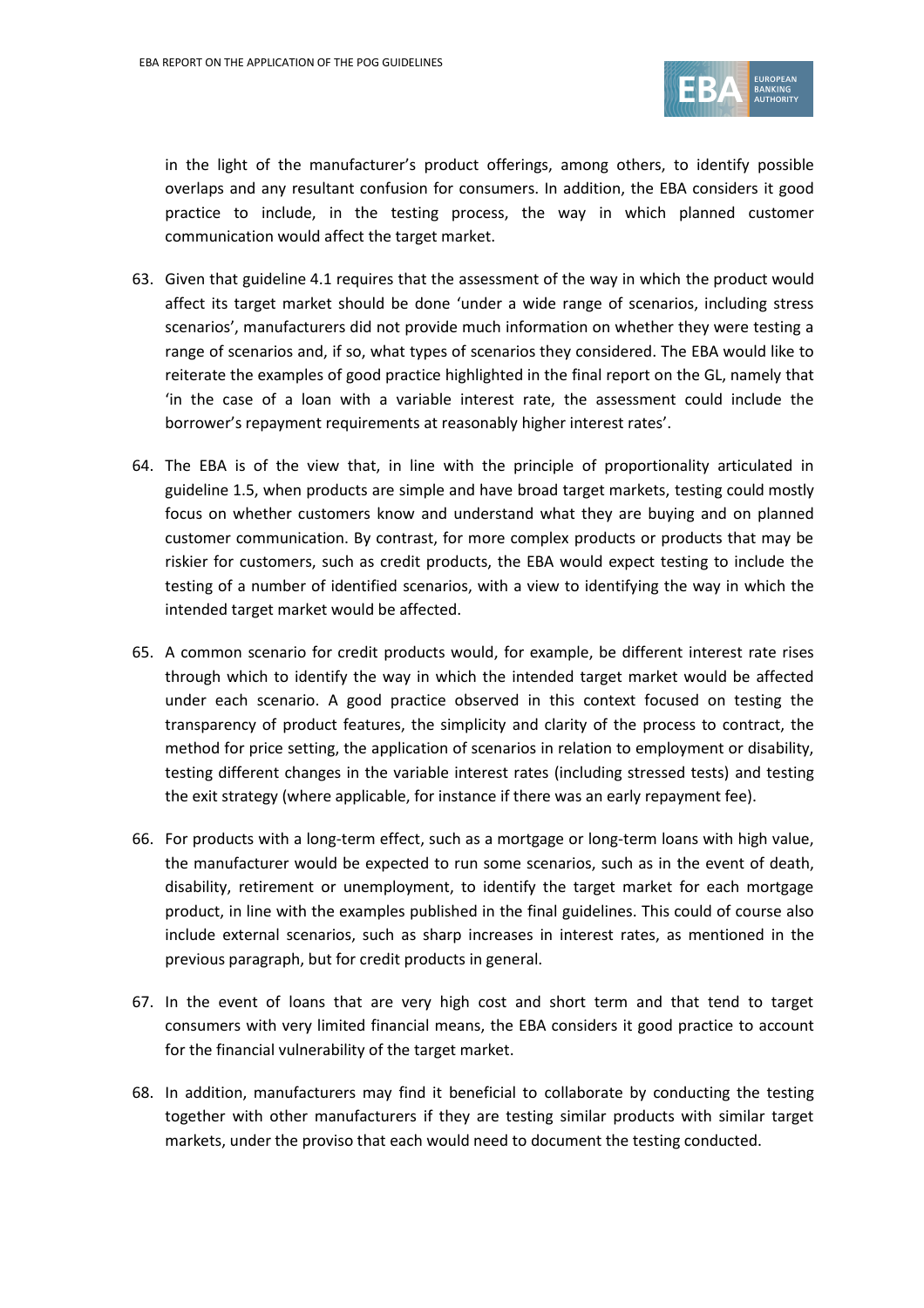

- 69. When designing scenarios, manufacturers may also take into account the most relevant topics for customers, which the EBA presents on a regular basis in its bi-annual consumer trends reports. 8
- 70. Some manufacturers also provided examples of the way in which some of the characteristics or features of the products were changed as a result of the testing. For instance, one manufacturer removed one of the planned benefits of the products, as the testing showed that the target market was insensitive to such an incentive. The product was a package of products for students, with an account and a card that included a financial incentive when the customer switched to such a package, provided that the student made a number of transactions using the card linked to the account. With the testing showing that the target market was insensitive to such a financial incentive, the manufacturer removed it.
- 71. None of the manufacturers provided examples of changing the target market as a result of testing, although one manufacturer decided not to launch a payment protection insurance product to be sold alongside a mortgage as a result of its testing, due to the ratio of the price to be paid by consumers and the expected benefits of the product not being satisfactory as revealed by consumers during the testing.

#### **Conclusions**

1

- 72. Testing for the purpose of the GL is about assessing the impact of a given product on its target market. Testing is important for identifying any potential drawback, understanding the future use of the product, testing the communication with and distribution to consumers and putting the customer at the heart of the product launch. It assesses whether any changes need to be made to the target market as a result. The testing process should vary depending on the product.
- 73. While all manufacturers carried out testing, it was not always clear whether, when conducting the testing, all manufacturers pursued the objective of the GL. That being said, some good practices were observed, for example in terms of scenarios considered and the use of 'soft launches' (also sometimes known as 'friends and family' releases).
- 74. A good practice observed was differentiation in the types or degrees of testing, depending on the product (e.g. a credit product versus a deposit product) and on the nature and scale of the risk that is borne by the consumer. Another good practice was the inclusion of testing against the negative target market and testing of different communication channels. In addition, other good practices included the use of customer research and pilot (or limited) releases to assess the way in which the product would affect the target market and the inclusion, in the testing process, of the transparency of product features, the simplicity and clarity of the process to contract and the way in which planned customer communication

<sup>&</sup>lt;sup>8</sup> See EBA Consumer Trends Report 2018/19, 20 February 2019, and in particular the topical issues detailed on pages 46 to 68[: https://eba.europa.eu/documents/10180/2551996/Consumer+Trends+Report+2018-19.pdf](https://eba.europa.eu/documents/10180/2551996/Consumer+Trends+Report+2018-19.pdf)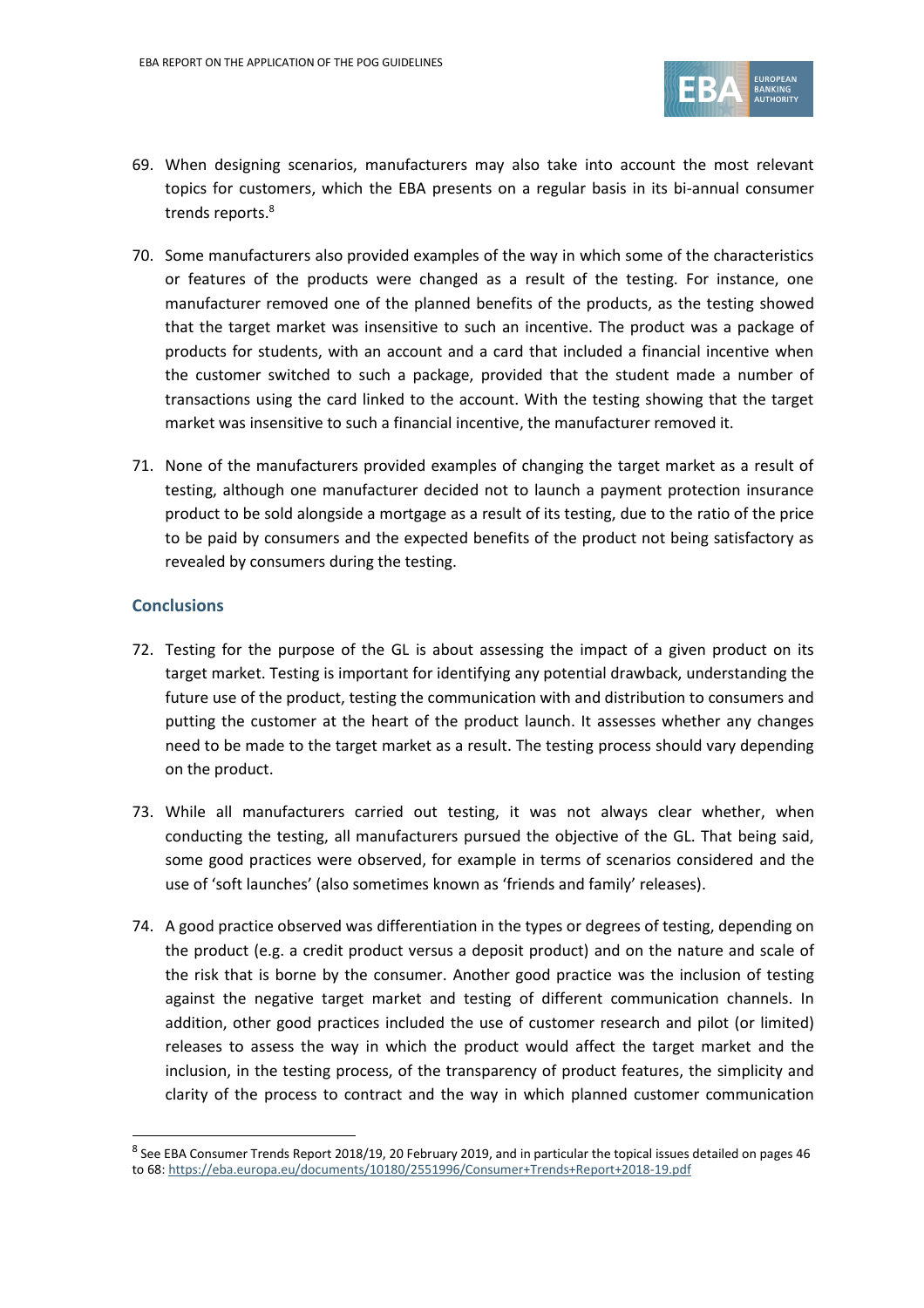

would affect the target market. Different scenarios based on changes in the variable interest rates and testing the exit strategy (where applicable, for instance if there was an early repayment fee), would also be good practice for products with long-term effects.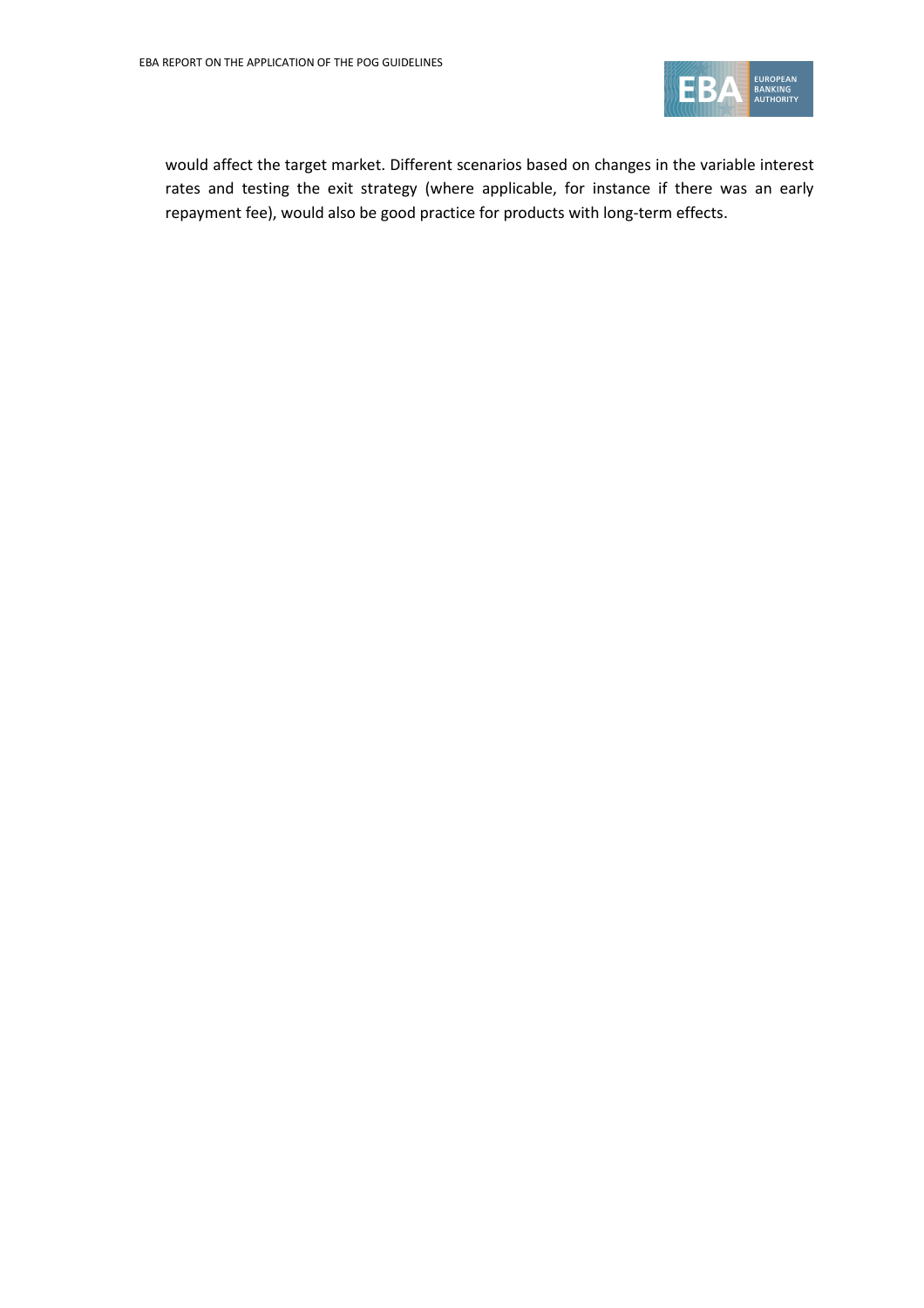

## 4. Monitoring

- 75. Guideline 5 states that manufacturers 'should monitor the product on an ongoing basis to ensure that the interests, objectives and characteristics of consumers continue to be appropriately taken into account'. All manufacturers appeared to be monitoring products and most have mechanisms in place requiring specific reviews to be conducted on a regular basis.
- 76. However, the extent of the review and its frequency varied significantly. Some manufacturers stated that they review products on a weekly or monthly basis, while others review a given product or service every 5 years. Furthermore, others review products with a frequency determined by the risk attached to the product, ranging from a yearly review cycle for riskier and/or complex products to a review every 3 years for all other products.
- 77. The EBA is of the view that having regular reviews and establishing specific frequencies for such reviews are good practice, including where the frequency of the review is dependent on the riskiness for customers and/or the complexity or the specific features of the product. Manufacturers may also wish to implement a review process beyond the scope of the guidelines, i.e. not solely limited to those products that have been identified as new or significantly changed since the GL have applied. The responses received from the manufacturers that were surveyed suggest that this is often already the case.
- 78. A number of manufacturers also have a process in place to map and track the dates when reviews are due, with regular updates provided at relevant committees or meetings of other governance bodies. Such practice is good, as it enables ongoing monitoring in a structured and transparent manner. Specific manufacturers mentioned the use of dashboards on which specific data and information are monitored with regard to the products. Information would include customer-centric information as well as commercial information and other information relevant for assessing the risks to the manufacturer. Depending on their design and the type of information included, such dashboards also seem to be good practice.
- 79. In addition, a few manufacturers mentioned carrying out a specific post-implementation review that would take place 6 months after the launch of the product, at which point a number of criteria would be considered. The EBA considers such post-launch reviews good practice, especially for products that may be complex or risky for customers. The EBA also considers it good practice for manufacturers to set up a policy to identify which environmental and product changes would trigger unplanned reviews.
- 80. The tools used in the review process, and the criteria assessed, varied between manufacturers. While a number of institutions were focused mostly on commercial aspects (i.e. whether the product was sold), others also identified more customer-centric measures, including customer satisfaction, complaints and the general feedback received. Customercentric measures when monitoring a product or service are not only good practice but, in the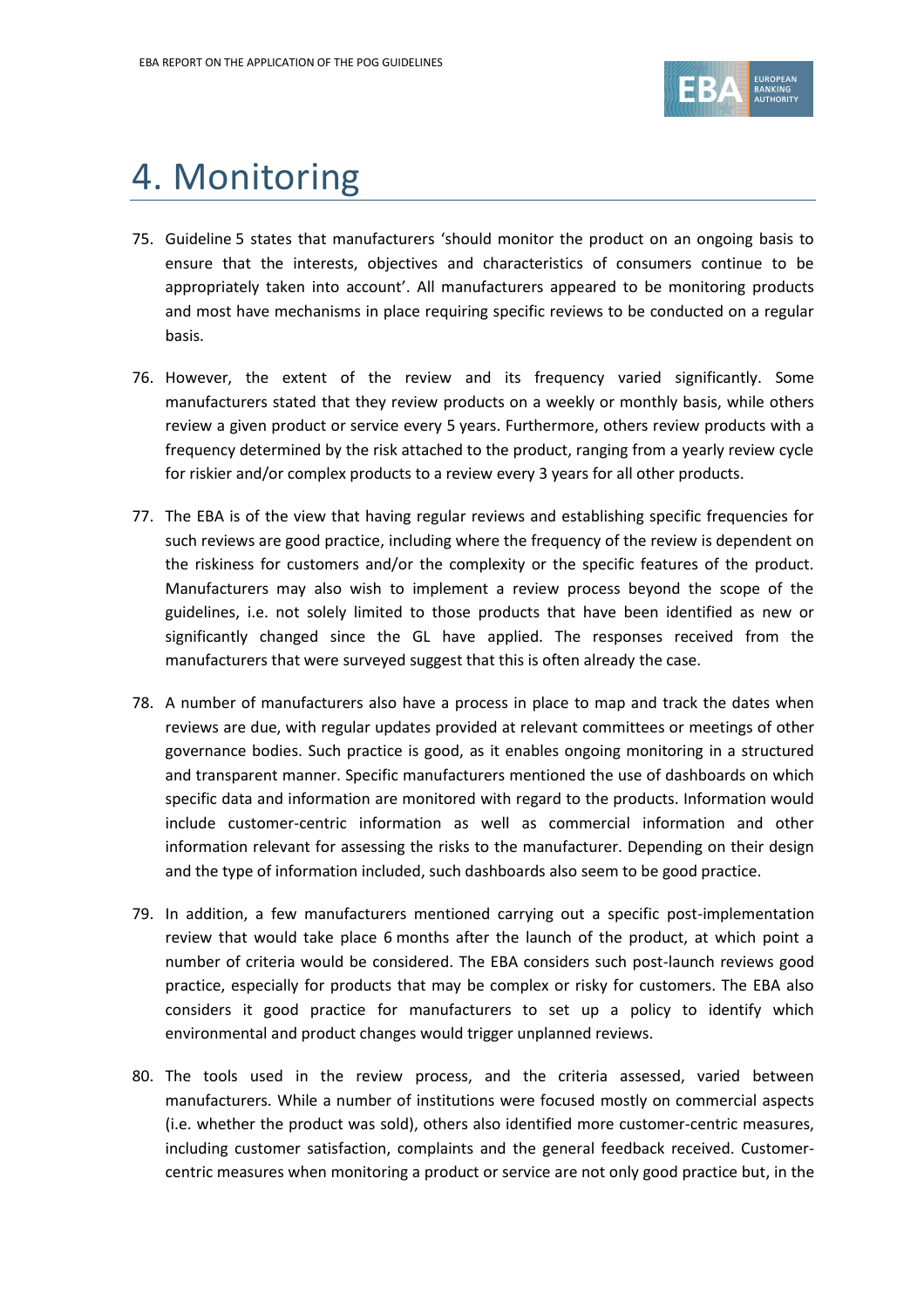

EBA's view, essential to (i) monitor whether the 'interests, objectives and characteristics of consumers' continue to be met, (ii) verify, ex post, the coherence between the offer and the needs of the clients and (iii) identify whether any changes should be made with regard to the distribution (and distributors).

- 81. A number of manufacturers included welcome calling, customer sampling using customer satisfaction surveys, staff sampling (by surveying a sample of staff to obtain feedback), sales staff observations on product sales and on the customers they are being sold to, customer complaints, client feedback received and mystery shopping. All such tools, especially direct customer feedback (including complaints), are good practice for the purpose of the POG guidelines. Manufacturers may also wish to include in the monitoring and review process the consideration of categories of consumers as a whole, looking at which product suites are available for each category of consumers, in addition to conducting product-by-product reviews.
- 82. One manufacturer mentioned an example of a fee for the first issue of a debit card (and PIN) being abolished following the product's review that included feedback received by customers, complaints (with the caveat that this information is dependent on the complaints being well defined and categorised) and looking at competitive offerings. This illustrates a well-functioning monitoring and review process.
- 83. The review process that manufacturers have in place may be linked to the process identifying whether a product has significantly changed or not, with the latter possibly being embedded in the monitoring process set up by firms. Manufacturers may also wish, at this stage, to consider carrying out some testing.

## **Conclusions**

- 84. All of the manufacturers surveyed have processes in place to monitor the product after its launch, and most included regular review cycles, the frequency of which may or may not vary between products depending on the characteristics, complexity or risk to the customer of a given product. Some also had a post-launch review scheduled after a specific period had elapsed following the launch (often 6 months).
- 85. In most cases, the elements monitored included commercial aspects (e.g. number of sales) and a number of manufacturers used a range of customer-centric measures.
- 86. The EBA considers it essential for the data to include customer-centric information, such as direct customer feedback.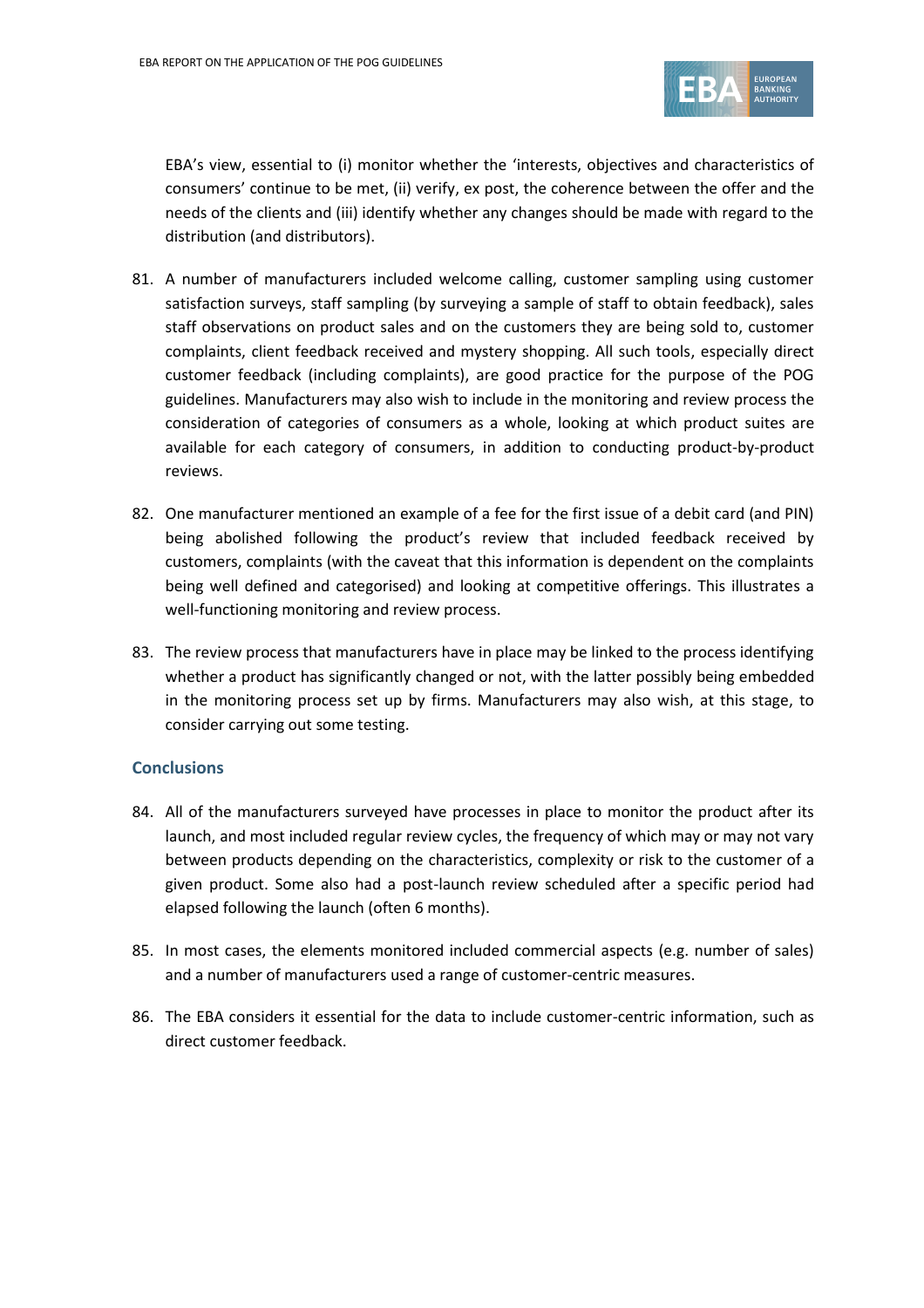

## 5. Distribution

- 87. Guideline 7 defines the requirements via-à-vis distribution channels and guideline 8 focuses on the information that manufacturers should provide to distributors.
- 88. Most manufacturers did not seem to select specific distribution channels but instead used them all. By contrast, a few made a conscious decision in this regard by including the testing of possible channels for distribution. The EBA considers this to be good practice, especially for complex or niche products for which certain channels of distribution may not be suitable.
- 89. Some manufacturers also seemed to be of the view that the requirements for distributors did not apply to their own sales staff, i.e. in the case of internal distribution. This is not in line with the GL, as manufacturers have obligations towards distributors that apply irrespective of whether or not the distribution takes place in-house. In addition, some manufacturers seemed to be of the view that the application of the rules was limited to specific distributors. Given that guideline 7 contains requirements for manufacturers, such requirements extend to all types of distributors covered, irrespective of whether the distributors themselves would be covered under the scope of the EBA guidelines or not. This means, for example, that, in the instance of a distributor white-labelling a product and distributing it as its own product, the guidelines would apply.
- 90. In line with the GL, all manufacturers appeared to provide specific materials to distributors, including marketing materials, FAQs, key information documents, brochures providing information on the product and its target market, etc. Most also mentioned providing training material, including, in some cases, delivering training (physically or online). Providing training material, including delivering training, is good practice. Manufacturers may also provide distributors with a tool to evaluate the financial sustainability of a given credit product for the end customer. In addition, manufacturers may wish to ensure that the remuneration scheme of the distributors is linked to the overall result and/or to the level of customer satisfaction.
- 91. Most manufacturers prevented the sale of products or services outside their target market, some of them actively doing so through technical blocks (by disabling the ability of a customer outside the target market to buy a product online). Only a few manufacturers seemed to have a clear policy on how to respond to such selling taking place. The EBA considers such a policy as good practice.

## **Conclusions**

92. Most manufacturers did not seem to select specific distribution channels but instead used them all. The EBA considers selection as good practice. A number of manufacturers seemed to interpret the scope of the meaning of the term distributor to be very narrow, which is not in line with the GL.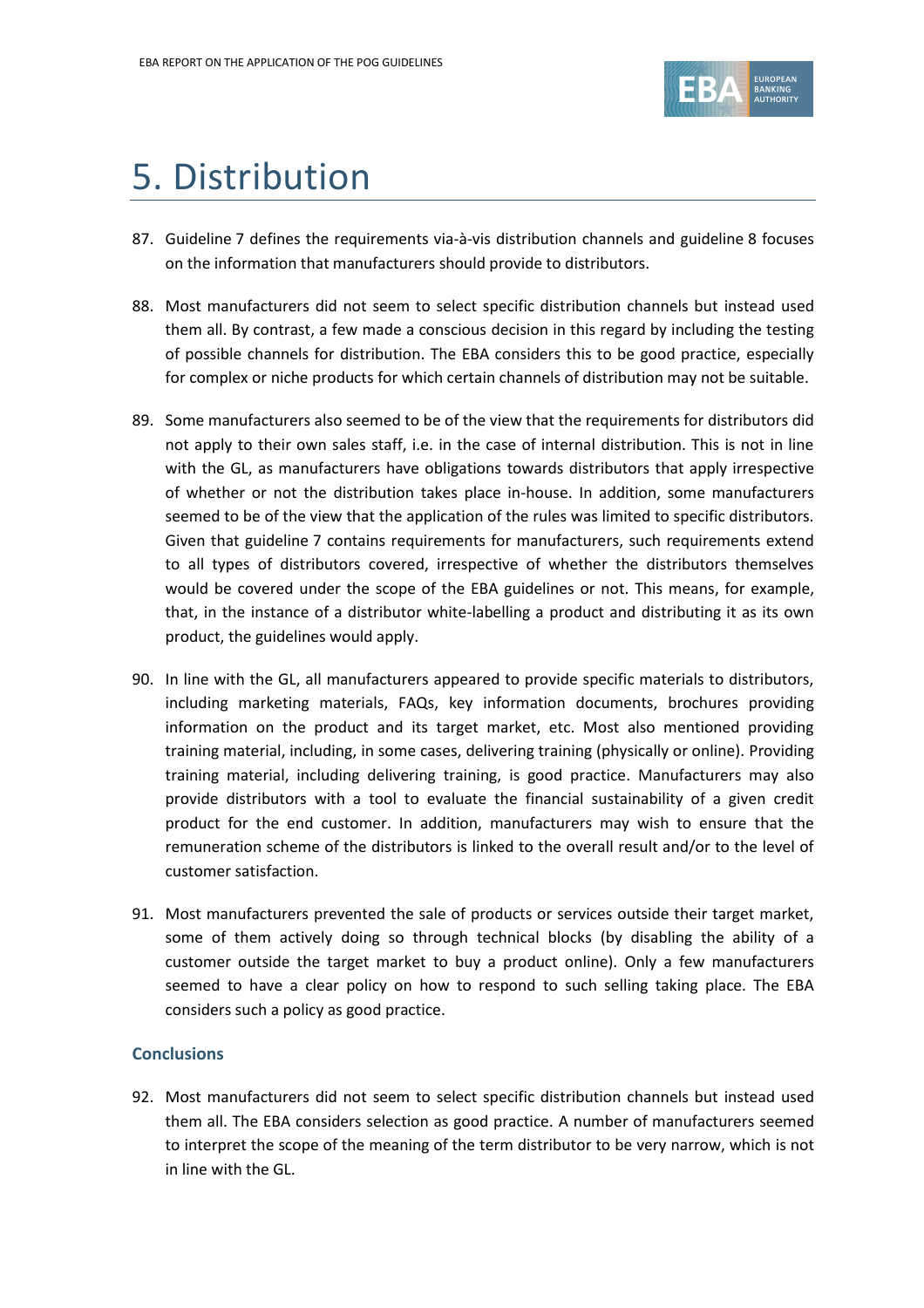

- 93. All manufacturers reported that they provided a range of documents to distributors, in line with the GL, but the breadth of these varied between manufacturers. The EBA considers it good practice to distribute training material and deliver training, as well as to ensure that the remuneration scheme of the distributors is linked to the overall result and/or to the level of customer satisfaction.
- 94. Most manufacturers also reported that sales outside the target market were prohibited. Having a clear policy on how to respond to selling outside the market is an example of good practice.